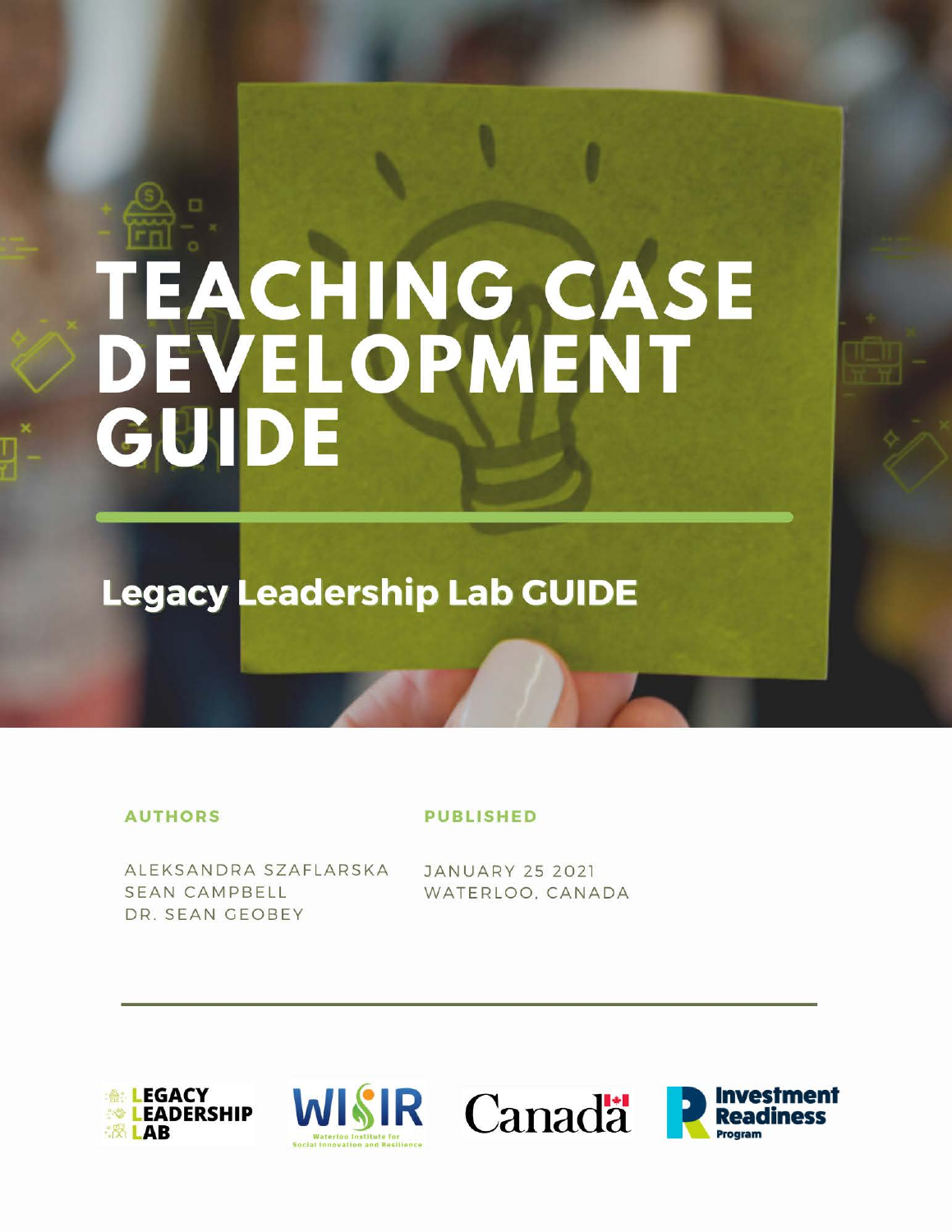# TEACHING CASE DEVELOPMENT GUIDE

| <b>Case Study Overview</b>                        | $\overline{\mathbf{2}}$ |
|---------------------------------------------------|-------------------------|
| <b>Case Development Pipeline</b>                  | 3                       |
| <b>Case Development Resources</b>                 | 4                       |
| <b>Case Identification</b>                        | 4                       |
| <b>Case Abstracts</b>                             | 4                       |
| <b>Case Prioritization</b>                        | 4                       |
| <b>Data Collection for Short Teaching Cases</b>   | 5                       |
| <b>Writing Short Case Studies</b>                 | 6                       |
| <b>Case Study Template</b>                        | 7                       |
| <b>Using and Promoting Teaching Cases</b>         | 8                       |
| <b>Testing Short Teaching Cases</b>               | 8                       |
| <b>Promoting Short Teaching Cases</b>             | 8                       |
| <b>Additional Resources</b>                       | 9                       |
| Beau's All Natural Brewing Co.                    | 10                      |
| <b>Arise Architects Co-operative</b>              | 13                      |
| <b>Aron Theatre Co-operative</b>                  | 15                      |
| <b>Fernwood Neighborhood Resource Group (NRG)</b> | 18                      |



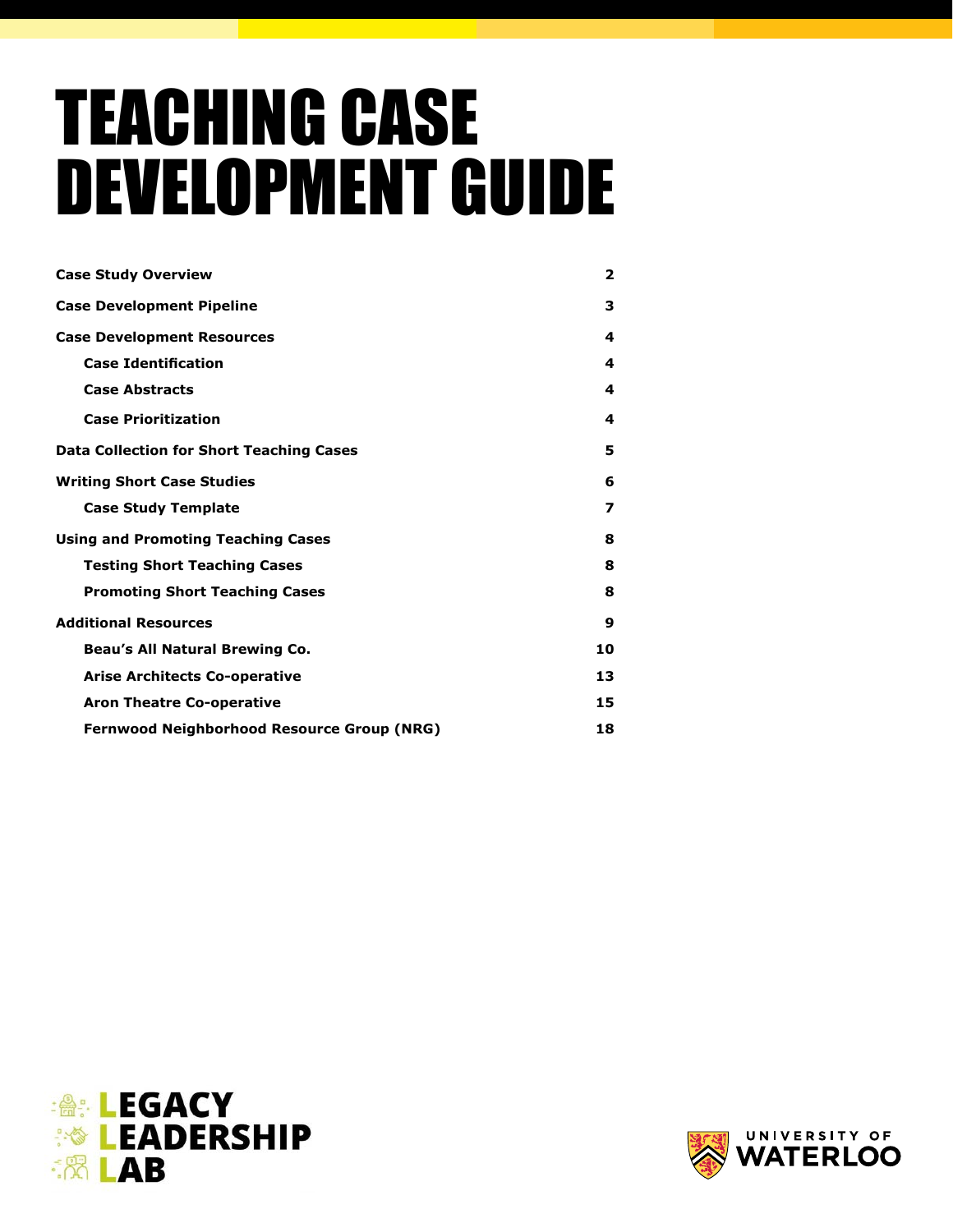# CASE STUDY OVERVIEW

*"A case is a description of an actual situation, commonly involving a decision, a challenge, an opportunity, a problem, or an issue faced by a person (or persons) in an organization. A case allows you to step figuratively into the position of a particular decision maker.*"  $\qquad \qquad - Erskine et al., 2012, p2$ 

As part of the Waterloo Institute for Social Innovation and Resilience's (WISIR's) ongoing research and knowledge dissemination, we have developed a process for creating teaching cases that can be used to help people understand complex challenges with a current focus on the work of the Legacy Leadership Lab (L3). Teaching cases allow individuals to put themselves into the position of someone who is grappling with difficult decisions, helping build empathy while working through complex challenges in a low-risk environment. Cases can be used for community engagement, training, and for classroom education. More broadly, building the capacity to develop teaching cases can have applications in professional environments as well. They can be useful for training, team-building, or to explore comparable decisionmaking challenges.

Mauffette-Leenders, Erskine, and Leenders (2007) describe cases as being "to management students what cadavers are to medical students, the opportunity to practice on the real thing harmlessly" (p. 4). Cases can be fact, fiction, or a combination of both. Cases are intended to mimic on-the-job training, where a participant puts themselves in the position of a decision maker (Mauffette-Leenders et al., 2007). However, there is not one commonly accepted definition of a case. Herreid (2006) asked faculty the question 'what are case studies' with varied responses:

*"Sometimes the cases are closed (there is a real answer to the question) and sometimes the cases are open (there are multiple possible answers). Sometimes the cases are dozens of pages long and sometimes they may be a single paragraph. Sometimes the cases extend over several days or even over weeks, while sometimes they last only part of a meeting or session. The variations seem endless" (p. 30).* 

The most common form and discipline associated with case studies is the Harvard Business School. The use of cases has grown significantly over the years, however. Nathan (2013) points out that "there are in fact many other approaches to the use of cases in business classes and it is by no means certain that the Harvard method is the most widely adopted, with significant variety likely between different contexts and cultures" (p. 58). This diversification and growth are also seen outside of business schools. The focus remains on exploring real world examples in a safe setting, but the applications and formats have changed.

Teaching cases can help a community build a sense of shared, collective knowledge. Within that, there are a variety of purposes for teaching cases. Swiercz (personal correspondence, 2015) has identified four types of teaching cases<sup>1</sup>:

- 1. 'Profiling' cases, which often are used as important and known examples of events and organizations from which we can learn valuable lessons.
- 2. 'Decision-making episodes' refer specifically to situations in which various stakeholders must make judgment calls based on their assessment of the situation, their knowledge, and experience.
- 3. 'Theoretical Explorations' which help illustrate how particular theories can apply to different situations.
- 4. 'Ethical and confrontational' cases depict a dilemma that must be addressed based on a series of questions to guide the discussion.

The cases being developed by WISIR are primarily used to highlight decision-making episodes because they are useful for highlighting the critical issues tied to social acquisitions.

<sup>1</sup> Paul M. Swiercz. 2015. SWIF Learning: A Guide to Student Written-Instructor Facilitated Case Writing. The George Washington University, Washington D.C.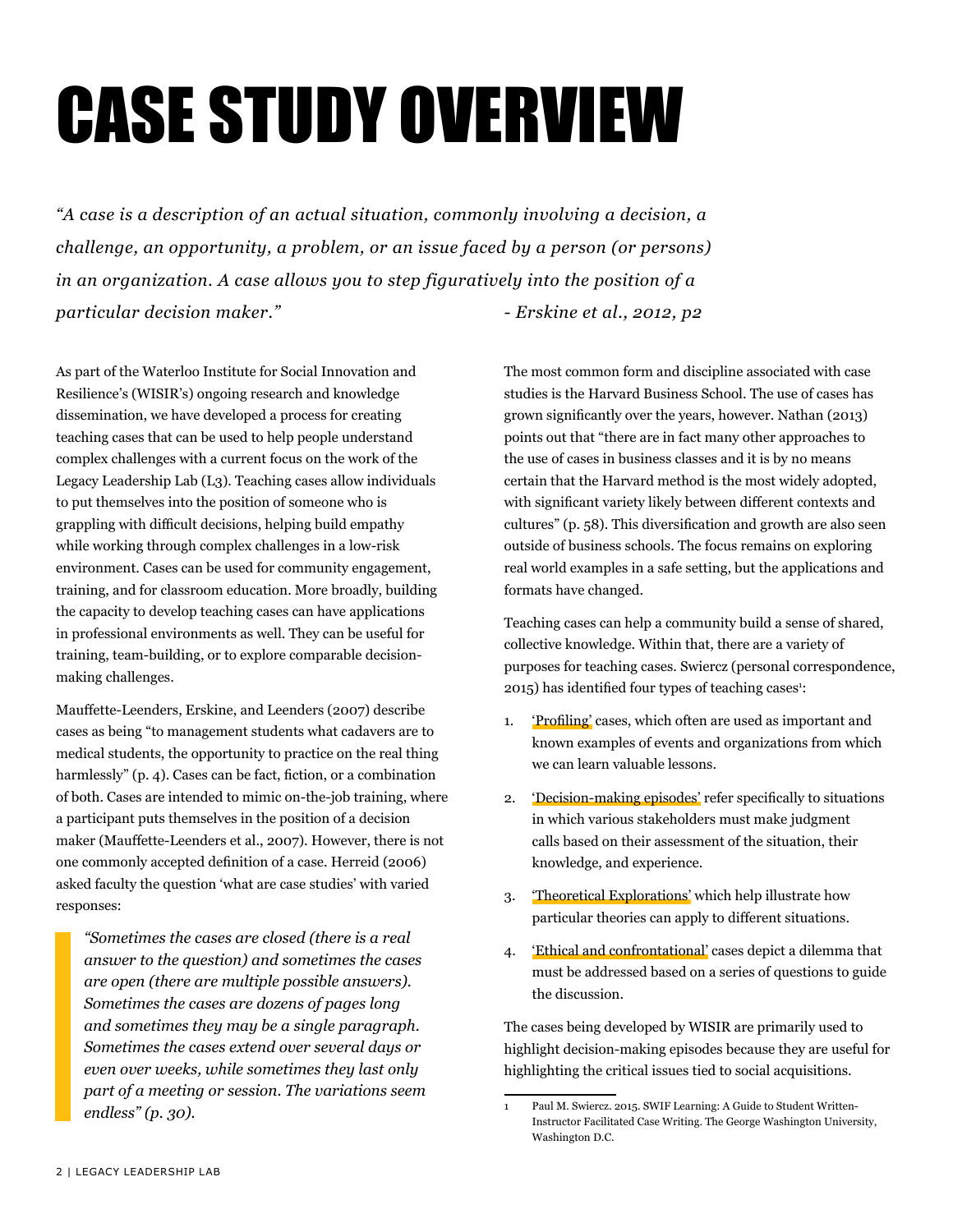# CASE DEVELOPMENT PIPELINE

*WISIR is producing a series of teaching cases for L3. Not every possible case will be fully written up as a teaching case because the universe of possible cases is so large. Because of this, the development pipeline can be thought of as a large triage process through which we can identify the cases that provide the highest impact to our community, given the resources we have available for case production.*

| Phase                                                | <b>Description</b>                                                | <b>Number of</b><br><b>cases</b>                        | <b>Resources</b>                                                                                                                                                                                                                                                                                                                          | <b>Additional notes</b>                                                                                                                                                                                            |
|------------------------------------------------------|-------------------------------------------------------------------|---------------------------------------------------------|-------------------------------------------------------------------------------------------------------------------------------------------------------------------------------------------------------------------------------------------------------------------------------------------------------------------------------------------|--------------------------------------------------------------------------------------------------------------------------------------------------------------------------------------------------------------------|
| 1: Case<br>identification                            | Identify the<br>largest number of<br>possible cases               | 50-100                                                  | Active list: L3 Case Database                                                                                                                                                                                                                                                                                                             | Pull very widely from the<br>internet                                                                                                                                                                              |
| 2: Case<br>abstracts                                 | Build a short<br>description                                      | $25 - 50;$<br>roughly<br>half of<br>identified<br>cases | Active list: L3 Case Database<br>Case abstract format:<br>• Short description of the business<br>• Vital stats (approximate # of employees, location,<br>revenue, profits)<br>• Vendor's and buyers' motivations for the social<br>acquisition<br>• Link to organization's website                                                        | Make educated best<br>quesses when needed.<br>For example, if you don't<br>know financials you can<br>estimate the order of<br>magnitude (ex. revenue<br>of \$100k-\$500k vs \$1-<br>10M, 8-12 employees,<br>etc.) |
| 3: Case<br>prioritization                            | Quickly assess<br>case abstracts<br>to prioritize case<br>writing | $10-20;$<br>all case<br>abstracts<br>prioritized        | Active list: L3 Case Database<br>Refer to case abstracts, adding prioritization<br>evaluands such as:<br>• Ease of data collection<br>• Engagement of vendors and/or buyers in L3<br>community<br>• Equity-deserving communities represented<br>• Adds to breadth of industry/size<br>• Adds to breadth of conversion process represented |                                                                                                                                                                                                                    |
| 4: Data<br>collection for<br>short teaching<br>cases | Conduct desk<br>research and<br>interviews to build<br>cases      | $5 - 10$<br>active                                      | Refer to interview guide                                                                                                                                                                                                                                                                                                                  |                                                                                                                                                                                                                    |
| 5: Write short<br>teaching cases                     | Construct 2-page<br>teaching cases                                | $5-10$ by<br>March<br>2021                              | Refer to case study template                                                                                                                                                                                                                                                                                                              | For L3, our process<br>will only go this far                                                                                                                                                                       |
| 6: Testing<br>teaching cases                         | Actively teach<br>or train using<br>teaching cases                | $3 - 8$                                                 | Testing teaching cases with L3 community<br>Classroom testing of teaching cases<br>Presentation at teaching case conferences                                                                                                                                                                                                              | (future work)                                                                                                                                                                                                      |
| 7: Publish<br>expanded<br>teaching cases             | Develop short<br>teaching cases<br>for academic<br>publication    | $1 - 3$                                                 | Format for publication (Ivey, Harvard, etc.)<br>Go through peer-review process                                                                                                                                                                                                                                                            | (future work)                                                                                                                                                                                                      |
| 8: Promote<br>published<br>teaching cases            | Publicize beyond<br>L3 community                                  | $1 - 2$                                                 | Use L3 communication channels<br>Use WISIR, SEED, UW channels to promote<br>Integrate into course offerings<br>Present at academic conferences                                                                                                                                                                                            | future work)                                                                                                                                                                                                       |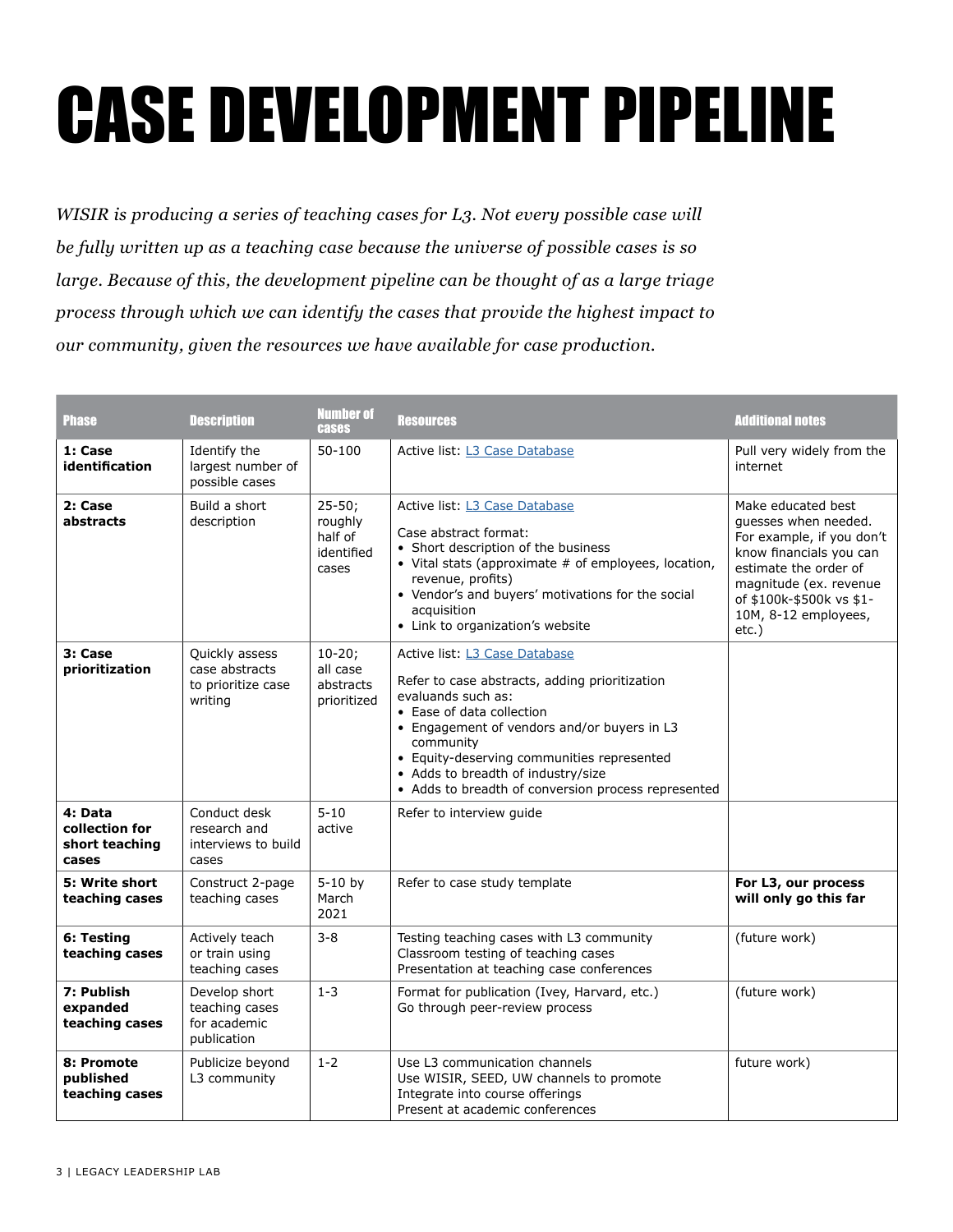# CASE DEVELOPMENT RESOURCES

*Active case list: [L3 Case Database](https://docs.google.com/spreadsheets/d/1O__5EOjd97-FmM1mMjysdkOLXClFsILY9lAkTUgYiTU/edit?usp=sharing)*

# **CASE IDENTIFICATION**

Potential sources to identify new cases:

- L3 Community
- TRANSFORM
- CONVERT
- Others?

# **CASE ABSTRACTS**

Case abstract format:

- Short description of the business
- Vital stats (approximate # of employees, location, revenue, profits)
- Vendor's and buyers' motivations for the social acquisition
- Link to organization's website

# **CASE PRIORITIZATION**

Refer to case abstracts, adding prioritization evaluands such as:

- Ease of data collection
- Engagement of vendors and/or buyers in the L3 community
- Equity-deserving communities represented (see Gerring, 2007)
- Adds to breadth of industry/size
- Adds to breadth of conversion process represented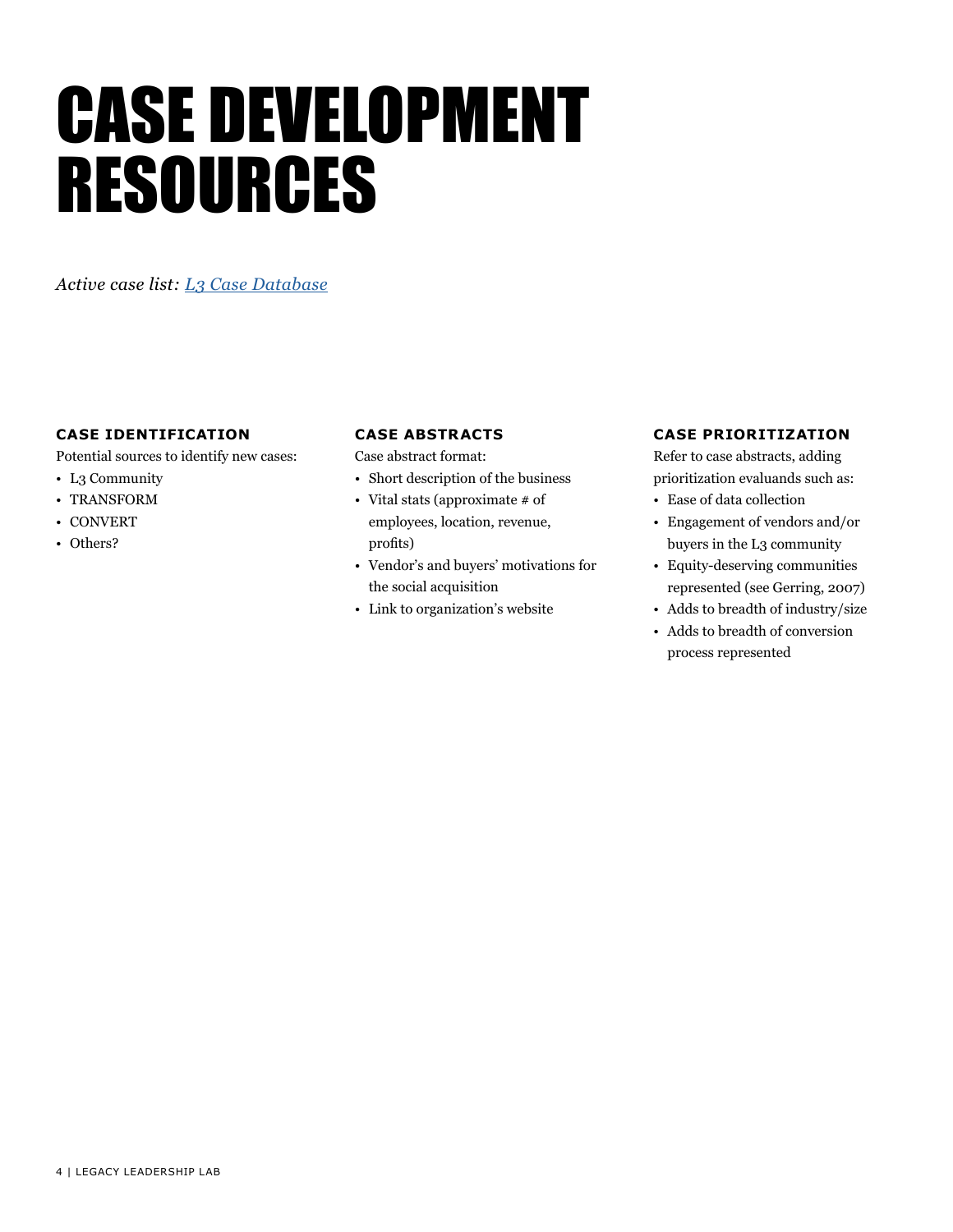# DATA COLLECTION FOR SHORT TEACHING CASES

*Data sources that may be useful:*

- *• Press releases and news articles*
- *• Interviews with key stakeholders (ex. current or past owners)*

# **INTERVIEW QUESTIONS COULD INCLUDE:**

# **What was the problem or opportunity that presented itself?**

- Example answer #1: COVID-19 radically changed our business. Overnight we lost all of the American tourists who would visit our town.
- Example answer #2: We aren't the spring chickens we used to be. I love the business but I am ready to spend more time with my grandkids and have a slower pace.

# **Why did you decide to exit to [community / workers]?**

- Example answer  $#1$ : A lot of the surrounding businesses rely on the tourists that we attract. The restaurants, bars, outfitters. It isn't just about our business. We knew we wanted to try and save the business for the community, but it turned out the community wanted to try and save the business for themselves.
- Example answer #2: COVID-19 required a lot of changes to our business model. It was no longer just managing an existing business, we had to re-invent the business. That made us recognize that we want a slower pace.

# **What was the most difficult part of the sale?**

- Example answer  $#1$ : We were trying to sell a business experiencing financial crisis to a community that was itself experiencing financial crisis. We aren't a large business but we owned equipment and real estate.
- Example answer #2: Our usual advisors gave us usual

advice: sell to the highest bidder, selling to employees will take too long or destroy the business. It was really hard to find people who understood what we wanted to do.

# **What did you learn that surprised you or that you think others should know?**

- Example answer #1: The community really rallied together and worked hard to save the business. We have a close community, but it can be difficult to get everyone to dance the same tune.
- Example answer #2: The interest from our employees was much higher than I thought it would be. The concept of employee ownership resonated strongly with them.

# **How has the business done since the sale?**

- Example answer  $#1$ : The community did buy the business with support from the municipality and a local Community Futures. Tourism did not rebound quickly enough and unfortunately the community ran out of funds and had to sell the business to a private investor. Fortunately the business still exists but it created a lot of tensions within the local community.
- Example answer  $#2$ : After the transition we stayed on for two years, slowly working less each month. The employees really came into their own. They have had challenges in building a culture of employee ownership, but the company has continued to grow and I think is now a model for others.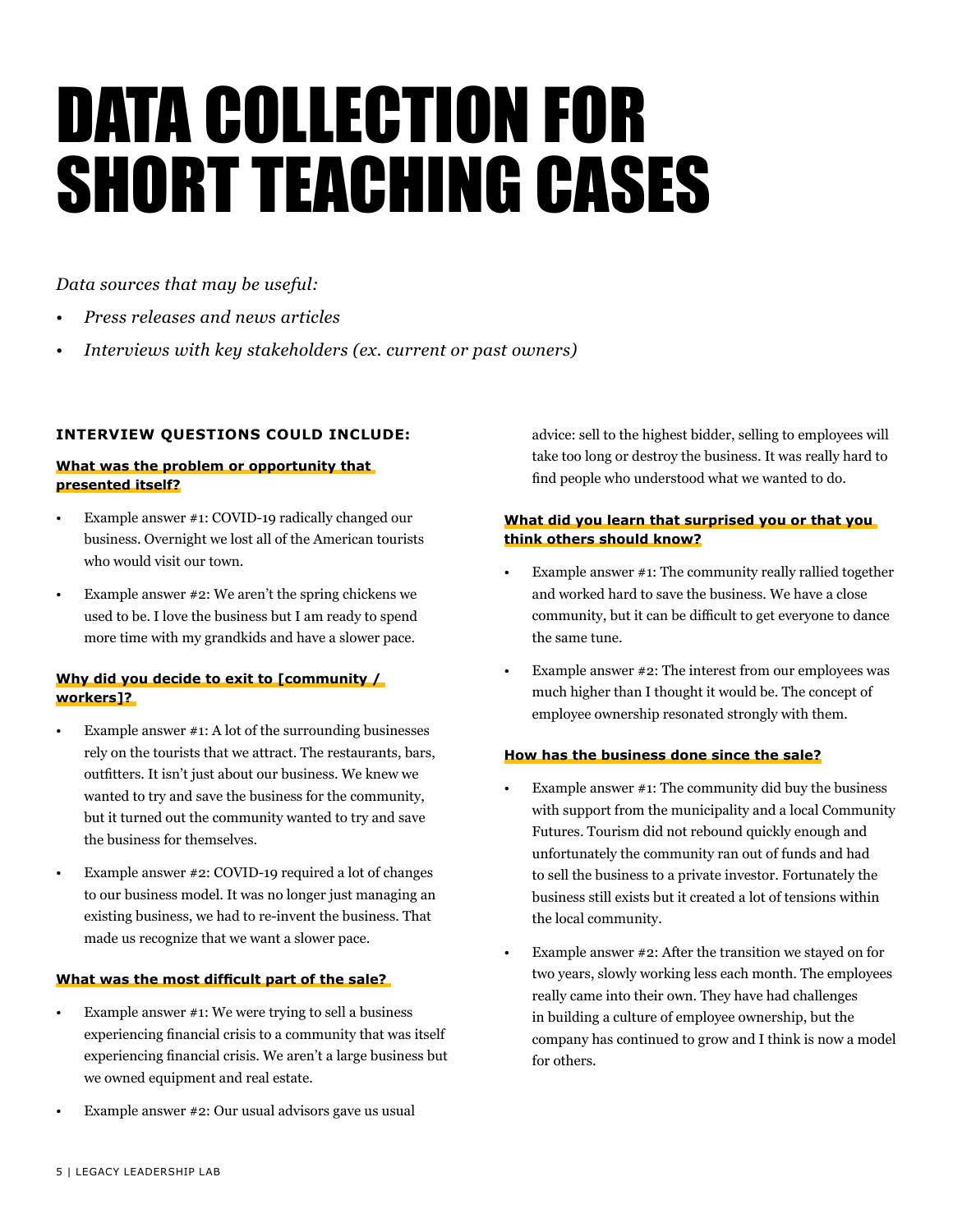# WRITING **SHORT** TEACHING **CASES**

Our goal is to create a large number of short 2-page cases. We understand that each case is quite rich and that 2-pages may not seem like enough to cover all of the material you have available to you. This suggests that you may have a variety of possible decision-points, time periods, or perspectives that could be used to develop your teaching case. If there are many possible cases it is worth identifying what they could be as a particularly interesting case can \*and should\* be used to produce more than one teaching case.

This all being noted, you will be writing 2-page cases and that means making tough decisions about what material to include and what material to leave out. Think about the pedagogical objectives you have when writing the case and which ones you want to highlight. Barbazette (2004) identifies five purposes for using case studies in teaching (see Figure 1 below). When you are writing, consider which you would like to highlight.

It is likely that problem-solving and application are going to be highlighted in many of L3's cases. However, it is also worth noting that many of our cases will be about active conversion projects. For this likely application, people in the L3 community will be using these cases as an entry point for helping the actual subjects of the study solve their real world problems. These cases are not and should not be written from the perspective of having a 'right answer'; rather they should be available to open up conversations that are generative to those who are new to L3's work (ex. undergraduate students), those who are professionals working in some part of the conversion ecosystem, and anywhere in between.

# **FIGURE 1. WHY USE CASE STUDIES?**

# 1. IDENTIFICATION:

This type of case study is appropriate to help learners identify both positive and negative characteristics of a situation. As part of the learning process, the learner is asked to find points similar to those which may be present in his or her own work life. These provide a safer way to identify the characteristics or points from the case that they find in themselves.

# 2. PROBLEM-SOLVING:

This type of case study helps the learner use systematic and creative problem-solving techniques. Problem-solving case studies can be used to have learners solve an entire problem using a specific problem-solving model or to have learners focus on any part of the problem-solving process, such as finding a solution, or clearly identifying the problem.

# 3. PRACTICE:

This type of case study helps learners think about and use a new idea or try out a skill in a safe setting before using it in the real world. These case studies can also be used to help learners explore and clarify their attitudes about specific issues.

# 4. APPLICATION:

This type of case study is often used at the end of a training program to summarize and review a set of complex ideas and skills presented during the course. Different elements of the case can address how the complex ideas that were learned are interrelated as well as show how to overcome obstacles to using new ideas and skills back on the job.

# 5. SERIAL:

This type of case study uses an initial situation or set of characters and progressively adds new elements for the learner's consideration. Some of the elements from the above four types of cases may be used at different times during the workshop. This type of case study can save time since learners already understand the background of the case and can focus on the new element, idea, or skill being introduced. Another type of serial case study uses the same situation and asks the learners to use different tools and skills to apply to the same case study.

**Source**: Barbazette, Jean, (2004), *Instant case Studies: How to Design, Adapt, and Use Case Studies in Trainin*g, John Wiley & Sons, Inc. (p. 4-5).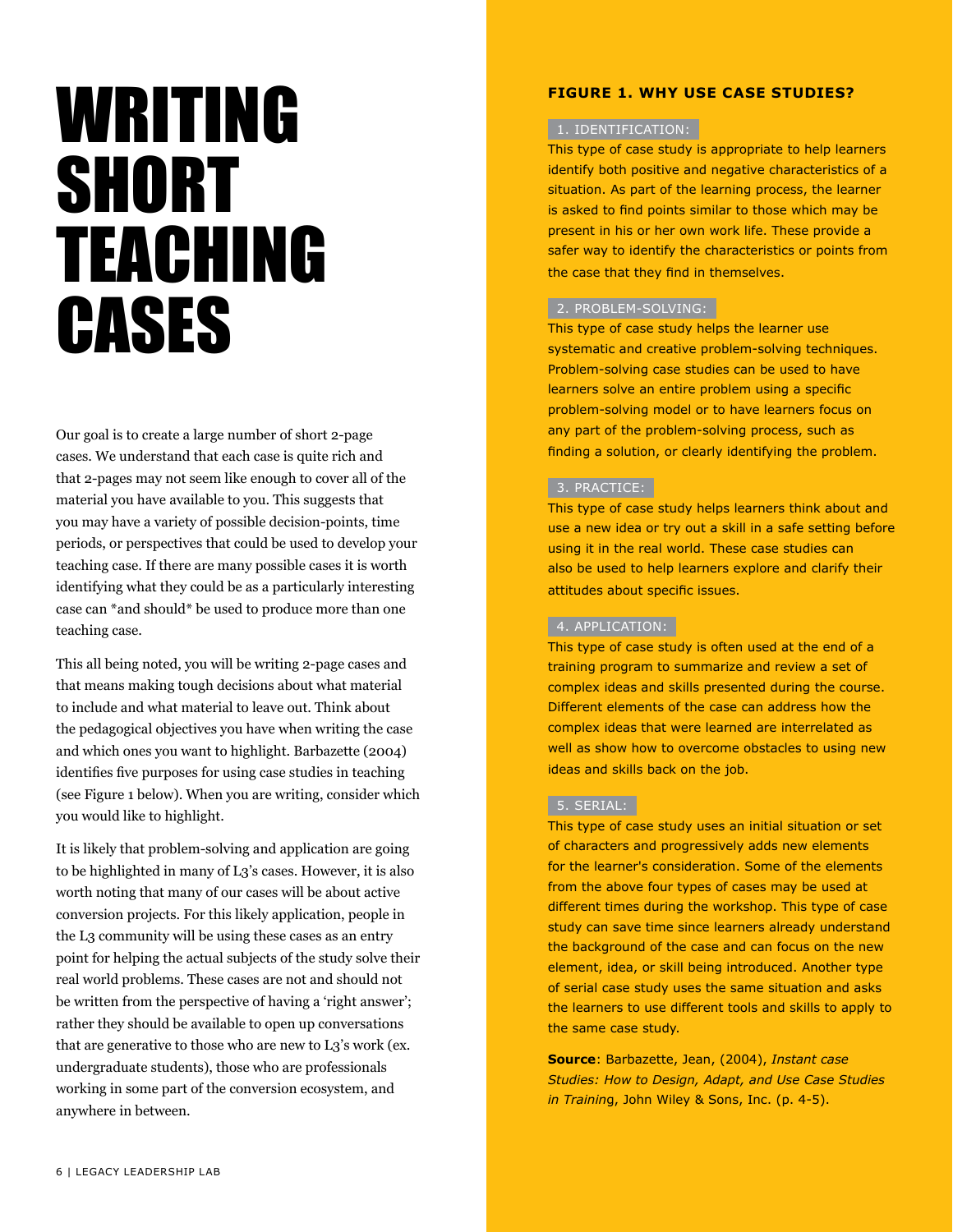### **TITLE OF CASE**

The purpose of this exercise is to demonstrate the challenges and opportunities of conversion through succession as experienced from the perspective of key stakeholders. The cases should represent a range of perspectives on successions through conversions, as well as the range of points along an enterprise's life cycle. This will include explorations of the conversion from the seller's perspective and the buyer's perspective, as well as of sustaining the converted business post-succession.

### **INTRODUCTION**

A brief outline of the company and the questions it faces, situated within the broader context of the succession challenge Canada faces. This should include an introduction to the perspective taken in the case (e.g., owner, potential buyer, investor, community member, etc.).

# **BACKGROUND**

Limit this section to relevant details that set the context and help the reader better understand the problem statement.

- Dates and details of founding, including key stakeholders involved. An overview of the growth of the SME until present day should be included. Some key points that could be included:
- Any previous successions
- Employee number growth over time (if any)
- Goods/services type, market
- Business fundamentals growth, debt, employee retention

# **KEY CONSIDERATIONS**

Include one to three bullet point statements about each of the following:

- Key human resource considerations
- Existing HR expertise
- Gaps in knowledge and expertise
- Key financial resource considerations
- Business valuation
- **CURRENT SITUATION**
- 
- Credit availability
- Key social impact considerations
- Ownership structure
- Community outreach

# Include the resources available and any pre-existing motivations for conversion. Remind the reader of their specific role – what hat are you wearing in this situation (e.g. business owner, business advisor, worker, customer, economic development officer, banker, etc.)?

For early versions of a case, a few different problem statements or possible perspectives about the current enterprise can be offered.

# **STRATEGIC ALTERNATIVES**

The author \*may\* include a list of strategic alternatives for the purpose of either requiring participants to analyze the suitability of each alternative, or to provide a starting point upon which they can create further strategic alternatives.

### **REFERENCE**

The author may or may not choose to include external references. A case that is the result of primary sources (e.g. experience of author or interviews with business leader) may not require external references. An author who determines that only case content should be relied upon by the participants for their analysis may intentionally exclude external references to focus attention on the course content. Alternatively, a case developed as the result of secondary documentation, or one where the author requires external research of the participant, may include external references.

*See Appendix for Case Study Examples*

- Community relations what role does this SME play in its community?
- Current management/governance structure
- Reason for the current critical decision point
- Outline the timeline and reasons for a key decision right now. For example, age, finances, pursuing new opportunities for a business founder seeking an exit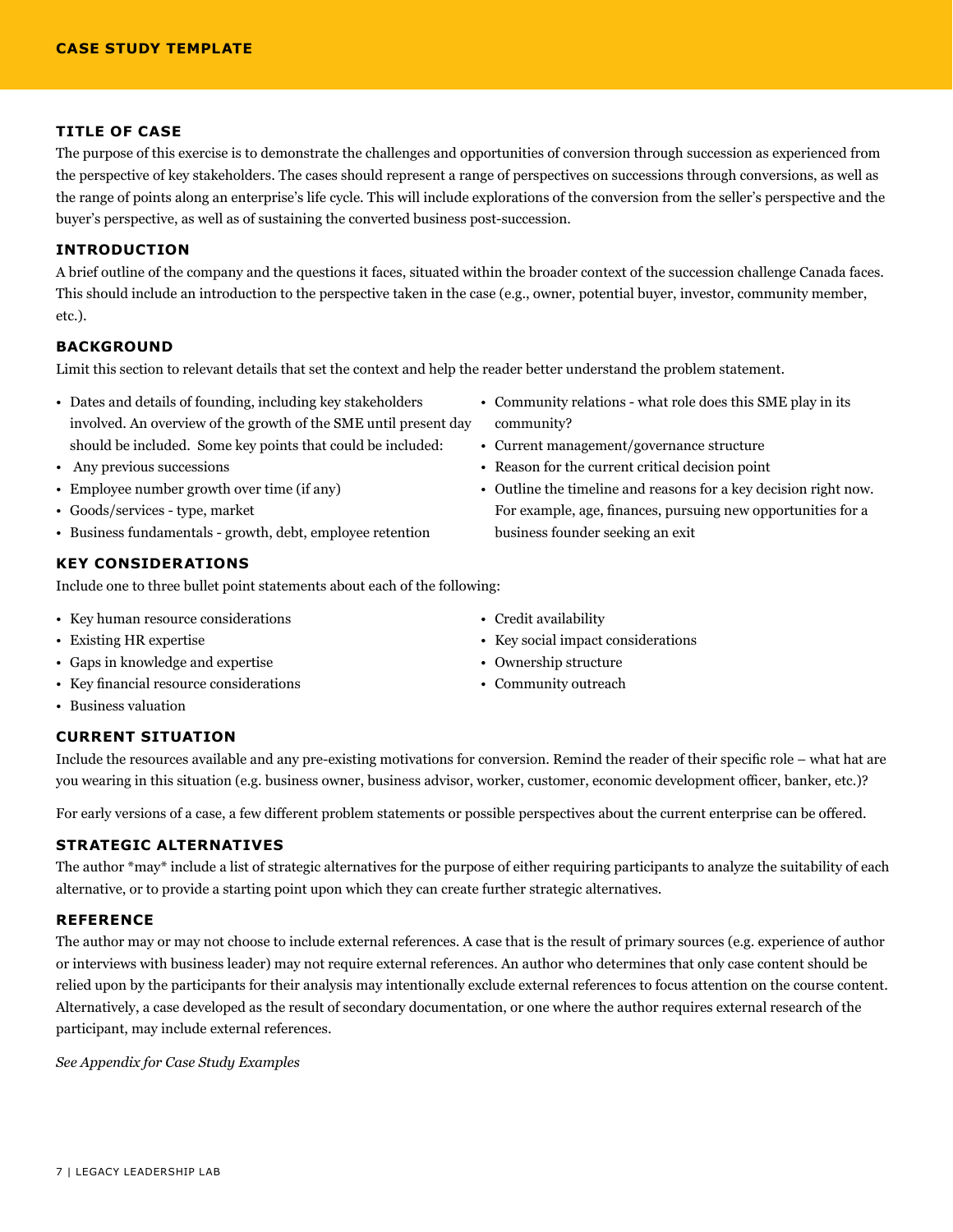# USING AND PROMOTING TEACHING CASES

# **TESTING SHORT TEACHING CASES**

It is good practice for us to test each teaching case as this will allow us to refine them and raise interesting new discussion prompts. As a first test, each teaching case should be subject to a 30-minute test with the internal L3 team (likely as part of our weekly team meeting). The format for this should be simple:

- 10 minutes to read the case and formulate a response to one of the current situation questions
- 10 minutes for people on the team to discuss what their responses to the questions were
- 10 minutes to debrief using a SOAR analysis for the case itself (aspirations and results are likely going to tie more into how the case could be used in the future or tie into other L3 tools)

This process will be further developed starting in May 2021 and shift more towards external testing. Expected external testing process includes:

- Testing teaching cases with L3 community
- Classroom testing of teaching cases
- Presentation at teaching case conferences

Use learning from testing to produce case study teaching notes, revise case, and identify possible variants.

# **PROMOTE PUBLISHED TEACHING CASES**

Promote published teaching cases, likely starting in late 2022.

- Use L3 communication channels
- Use WISIR, SEED, UW channels to promote
- Integrate into course offerings
- Present at academic conferences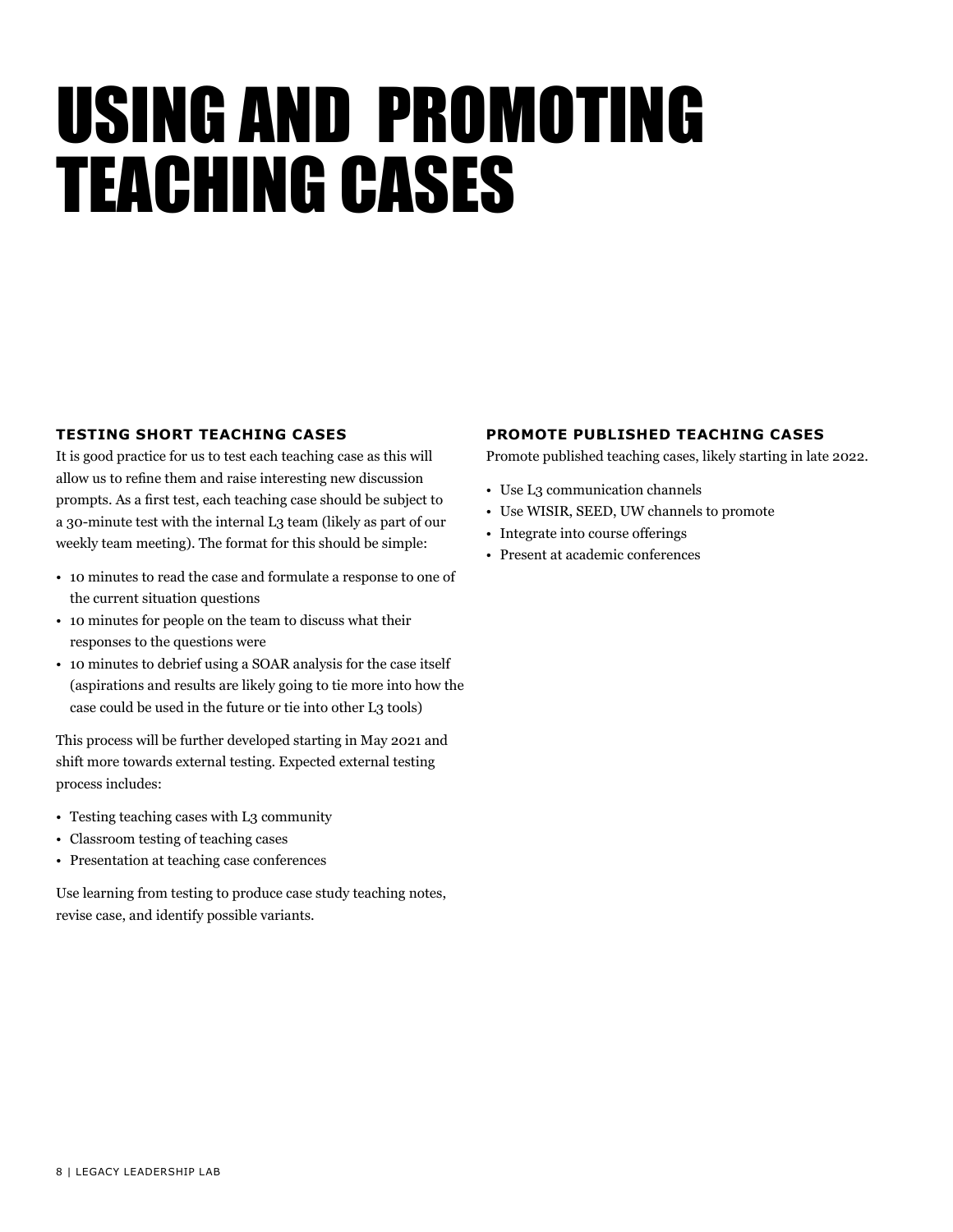# ADDITIONAL RESOURCES

Anderson, C., Lambert, S., & Effa, D. (2016). Introduction to Writing Cases.

Barbazette, Jean. (2004). Instant case Studies: How to Design, Adapt, and Use Case Studies in Training. John Wiley & Sons, Inc.

Erskine, J. A., Leenders, M. R., & Mauffette-Leenders, L. A. (2011). Teaching with cases (3rd ed.). Ivey Publishing.

Gerring, J. (2007). Case study research: principles and practices. Cambridge University Press.

Herreid, C. F. (1997). What is a case? Journal of College Science Teaching 27:92-94.

Herreid, C. F. (2006). The Case Study Method in the STEM Classroom. 4. https://journals.iupui.edu/ index.php/muj/article/view/20286/19879

Mauffette-Leenders, L. A., Erskine, J. A., & Leenders, M. R. (2007). Learning with cases (4th ed.). Ivey Publishing.

Nathan, Philip. (2013). Academic writing in the business school: The genre of the business case report. Journal of English for Academic Purposes, 12, 57-68. http://dx.doi.org/10.1016/j.jeap.2012.11.003

Quin, M., Raz, M., Blanchard, K., & Maznevski, M. (n.d.). 10 Tips for Taking Case Classes Online. Ivey Publishing. Retrieved from https://www.iveycases.com/News/10-tips-for-taking-case-classes-online

Source: http://www.charleswarner.us/howwrite.html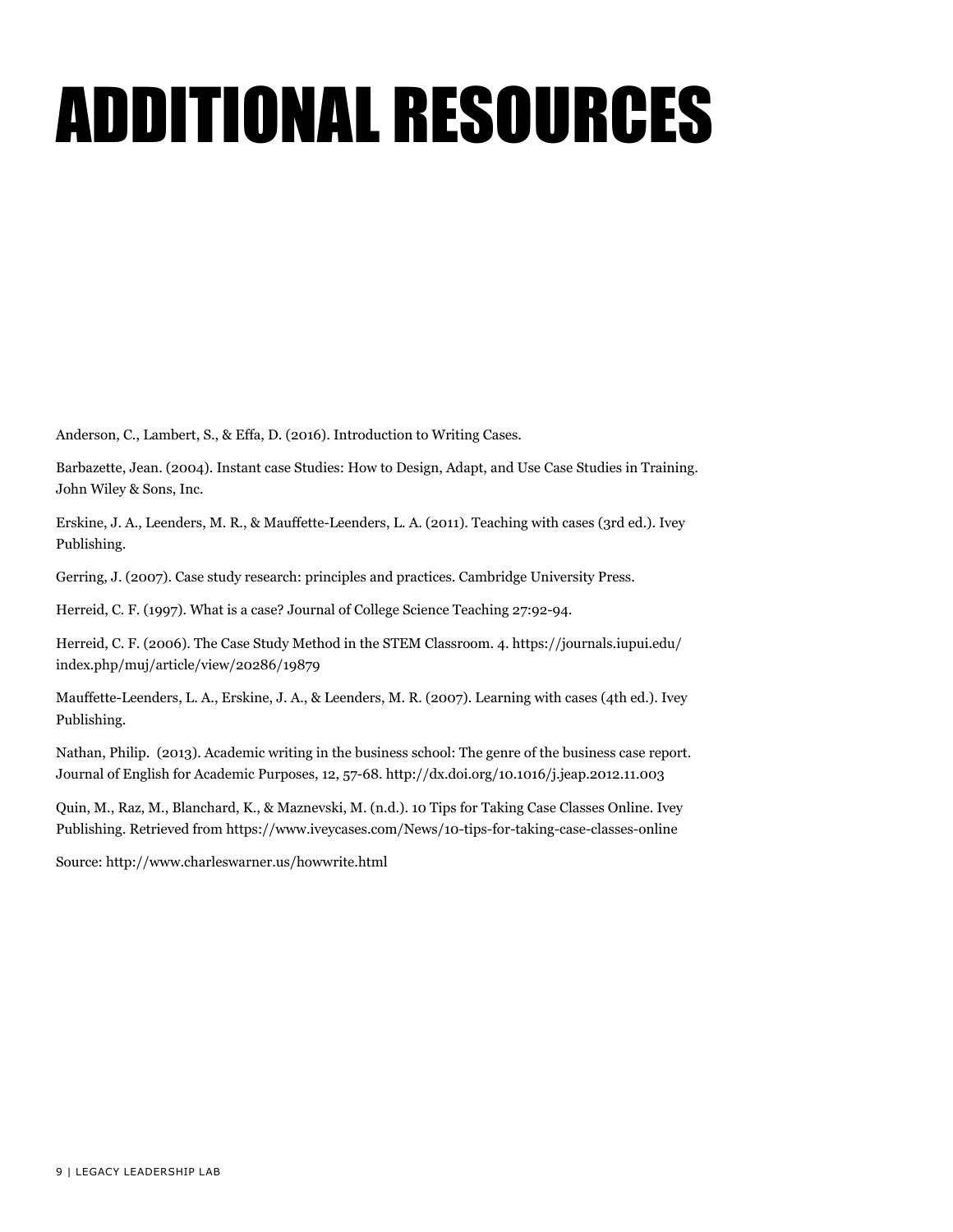# Beau's All Natural Brewing Co.



# **Introduction**

Beau's is a successful family-owned craft brewery that, in the summer of 2016, began the process of transferring partial ownership to their 150 full-time employees through an Employee Share Ownership Program (ESOP). The company is now facing the challenges of sustaining their ESOP in the midst of a constricting craft beer market.

# **Background**

Beau's All Natural Brewing Company was founded in July 2006 by father-son pair Steve and Tim Beauchesne. The craft brewery is Canada's largest organic beer producer and operates out of Vankleek Hill, located approximately 50 minutes outside of Ottawa, Ontario. Beau's experienced year-over-year compounded growth of 45% over the first 10 years of operation. This quick growth situated it as a leader in the craft beer sector. Beau's beer was featured in pubs and restaurants across the Ottawa and Greater Toronto Area shortly after opening, expanding into New York State in 2014. The company's beers were available across Canada by 2017. Their beers have won "more than 100 awards for brewing, package design and business practices".<sup>2</sup> All Beau's beers continue to be brewed with 100% organic malt and hops, and local spring water.

Throughout this time, the company grew to 150 full time employees. Ownership remained with the Beauchesne family and the company's community presence grew in Vankleek Hill and beyond. Since its opening, the company has donated more than \$1 million to causes including charities, arts, and community organizations. Their goal is to donate a further \$5 million over their second 10 years in operation. Beau's "became the first brewery in Canada to achieve Benefit Corporation (B-Corp) status" in 2013.<sup>3</sup> This third-party certification allows businesses to track and share their environmental and social impact.

The Beauchesne family has always maintained a focus on community impact and giving back. In that vein, Steve Beauchesne was intrigued when he heard about the Employee Share Ownership Program (ESOP) model. He saw it as a way to both give back to the employees that make Beau's successful, as well as instill a sense of ownership and responsibility among staff. At the time, the company was growing significantly year-over-year and there was little indication that would change in the near future. Steve and his father, Tim, comprise the Board of Directors of the company and once the son presented the idea to his father, things moved quickly. Building on their own independent research and working with their legal and accounting professional partners, Beau's developed the plan to convert internally. The pair were happy to have discovered another way to formally align their values with business operations. Aligning the announcement with the company's 10-year anniversary was an opportunity not to be missed.



<sup>&</sup>lt;sup>2</sup> https://beaus.ca/about-beaus/

<sup>&</sup>lt;sup>3</sup> https://beaus.ca/about-beaus/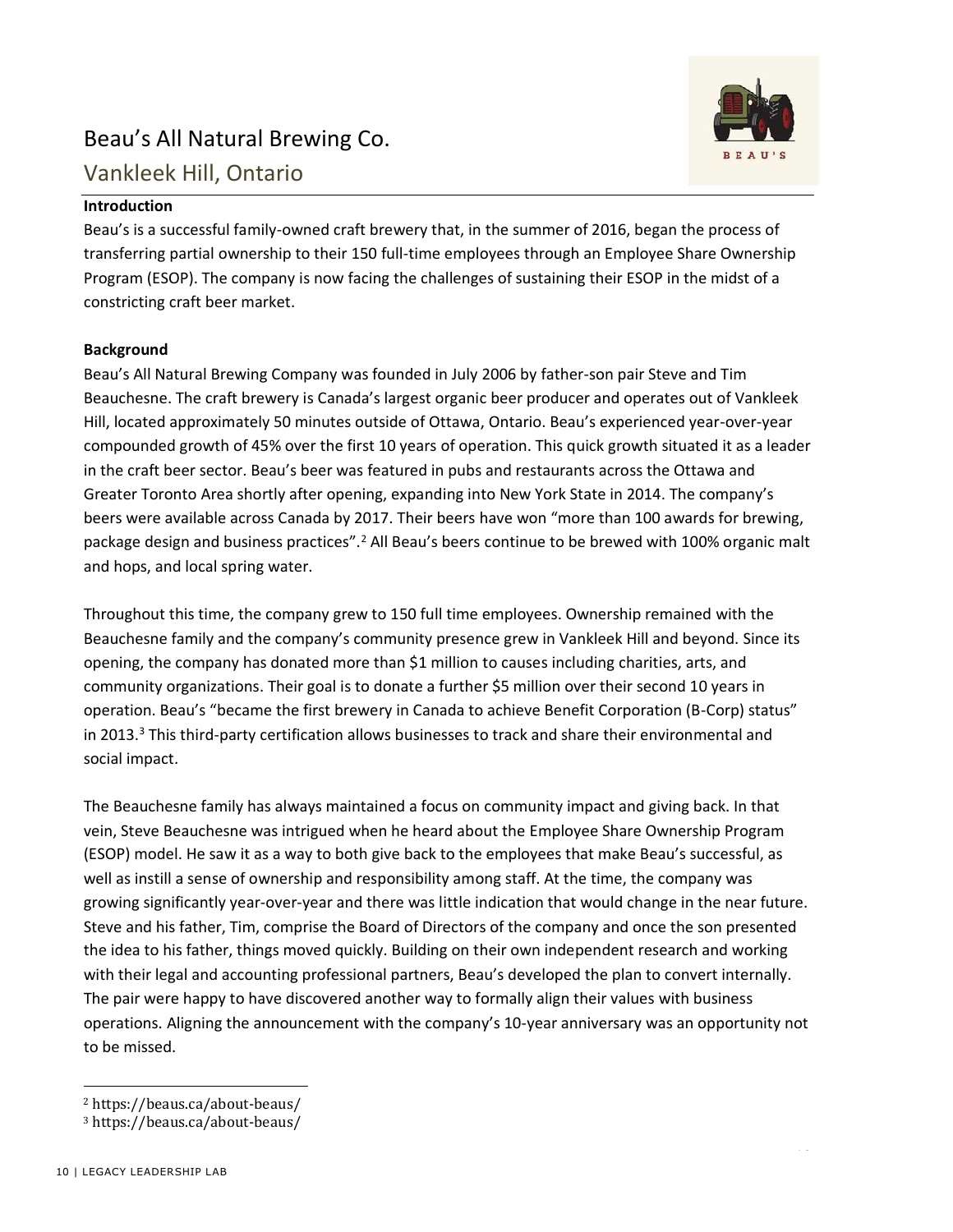The announcement to roll out the ESOP program was made in May 2016 with a launch date of July 1 that year. Since that time, unexpected challenges have emerged that have threatened the sustainability of the ESOP's role in Beau's. Due to increasing competition and a sector-wide slowdown, there has been staff shrinkage at the brewery. When the ESOP was set up, financial resources were not set aside to enable the share sales or their future redemption. Instead, selling shares to new employee shareholders was seen as an opportunity to pay out existing shareholders who had invested in Beau's early. Because of this, as employees exited the company and requested share buyback, it put financial pressure on a company already experiencing a decline in growth.

Amidst the excitement around the rollout, the need for educating the employees about the limitations and responsibilities associated with share ownership was overlooked. This lack of education about the ESOP model has resulted in mismatched expectations between the company and employees. Employees do not expect to lose any portion of their investment, something which becomes more likely as profits and share value decrease. The Beauchesne family has also not seen the level of professional buy-in and sense of ownership that was expected among the employees. The financial transaction was not matched with an educational or decision-making component, thereby potentially missing an important opportunity.

# **Key Considerations**

- 1. Beau's is still family-operated but the company's employees own shares.
- 2. The company is financially healthy but growth has slowed and, as such, there has been a decrease in staff.
- 3. The company does not have the funds to cover share redemption as employees leave.
- 4. Beau's continues to be a certified B-Corp with a significant charitable donation footprint and is Canada's largest organic craft beer producer.

# **Current Situation**

It is January 2020. Given the existing commitments made by Beau's – including its charitable giving, B-Corp status, and organic certification – a number of key questions about the continued structure of the brewery have arisen. Does it make sense to abandon the ESOP and phase it out from the company's ownership structure? Or is there still an opportunity to capture the potential benefits of employee share ownership more deeply? What resources would be needed to do so?

# OPTION A

As an early impact investor who owns shares in Beau's Brewery, what would be your advice to the Board and fellow shareholders? How would you like to see Beau's move forward?

# OPTION B

From Steve Beauchesne's perspective, what would be your preferred way forward? Would you distance yourself from your original position as a proponent of the ESOP model at Beau's? What do you believe should change in order to improve outcomes for your shareholders?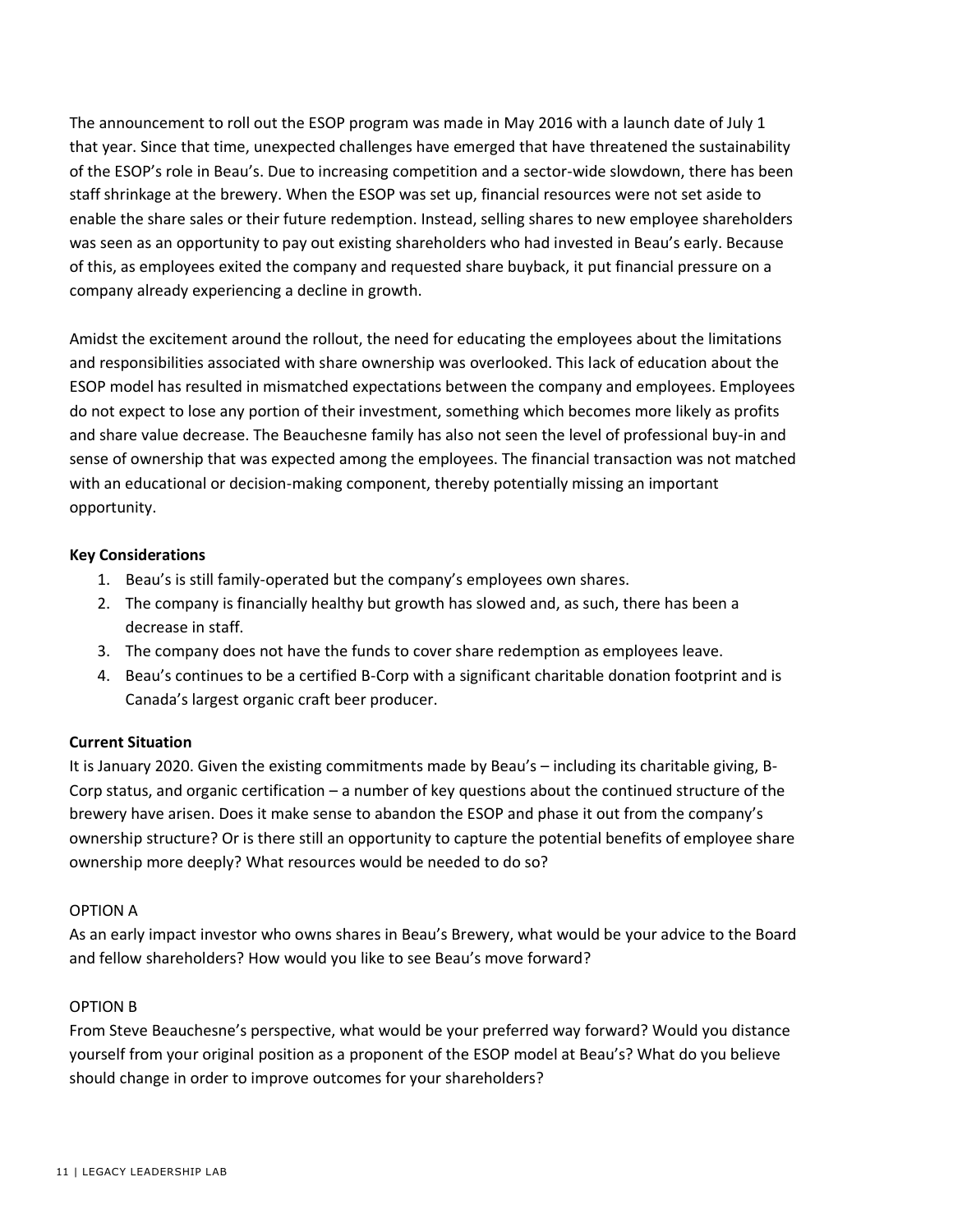# OPTION C

As a new employee shareholder at Beau's, what impact, if any, will owning the shares have on your relationship with the company? Do you believe implementing the ESOP model has made the company stronger? Would you amend any aspects of the model and, if so, what would you suggest as avenues to keep Beau's a sustainable enterprise?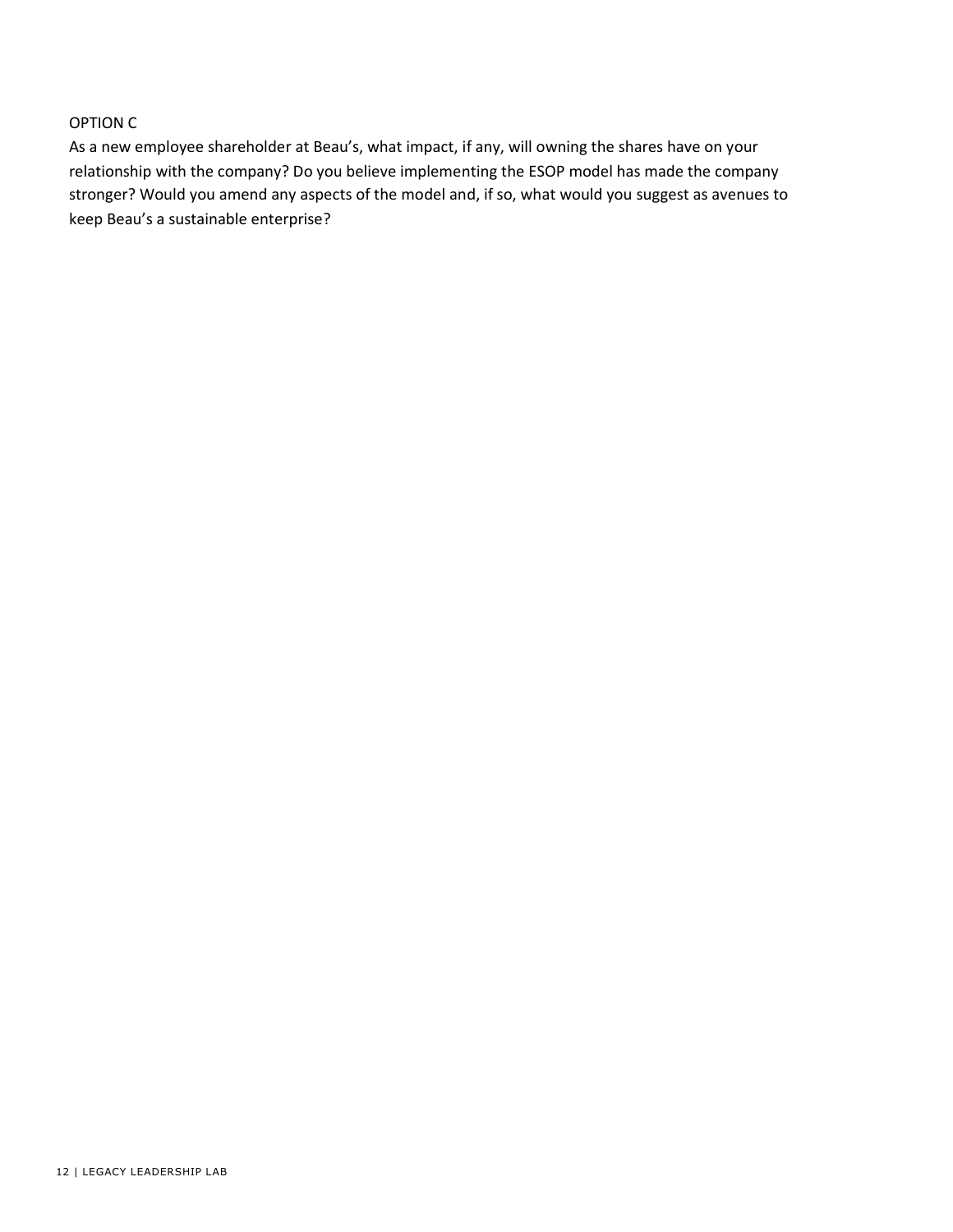# Arise Architects Co-operative





*As an employee that has worked with J. David McAuley Architect Inc. for several years, you have just received the news that Mr. McAuley is planning to retire. He is gauging interest in a conversion to a cooperative as a potential solution for this transition.* 

# **Introductory Statement**

Arise Architects Co-operative began as J. David McAuley Architect Inc., a practice established over 40 years ago – the oldest architectural firm in Guelph. As David McAuley prepared to retire, he looked for a way to sustain his professional legacy, empower his employees, and have more agency over his work as he moved toward retirement. In order to achieve these goals, a worker co-operative was established and announced in October 2019. In the lead up to this transition, existing employees had to consider the pros and cons of co-ownership, shared risk, and democratic governance.

# **Background**

J. David McAuley Architect Inc. served southern Ontario by designing buildings used and admired by communities across the province. Over its 40-plus years of practice, the company team designed over 200 churches and worked on numerous other design projects under the leadership of J. David McAuley. By the time McAuley was considering retirement, his firm was well established within Guelph and beyond. The company, albeit a small enterprise, was known for its focus on community and sustainability, using new and repurposed materials creatively in their projects.<sup>i</sup> As J. David McAuley reached a new stage in his career, he began to consider his next steps and retirement. Two options available were to either sell the business to a willing buyer or shut the firm down. With a sale, McAuley's company would be in the hands of new owners with their own interests, goals, and resources. The staff would lose their employment if the firm was closed with McAuley's retirement. Neither of these options addressed McAuley's intention to stay on and retain some leadership capacity during his shift to retirement.

During this research process, a third option emerged: conversion to a social enterprise. J. David McAuley became interested in the co-operative model as an option for transition after conversations with the Ontario Co-operative Association. Because McAuley was not looking to retire imminently, transitioning to a worker co-op and becoming a member-owner himself gave him the ability to share the responsibility and the workload and ease into retirement in the future. Staff would have the option of becoming member-owners; by purchasing shares in the co-operative, they would gain a right to take part in decision-making and steer the company, building on the knowledge they had gained during their tenure at J. David McCauley Architect Inc.

One of the company partners described working at McAuley as aligned with a co-operative approach: "our methods have been co-operative for some time, with our commitment to working together to improve our communities, and our collaborative approach to design." The firm worked hard to gain the trust of the community, focusing on designing homes, daycares, schools, and places of worship over the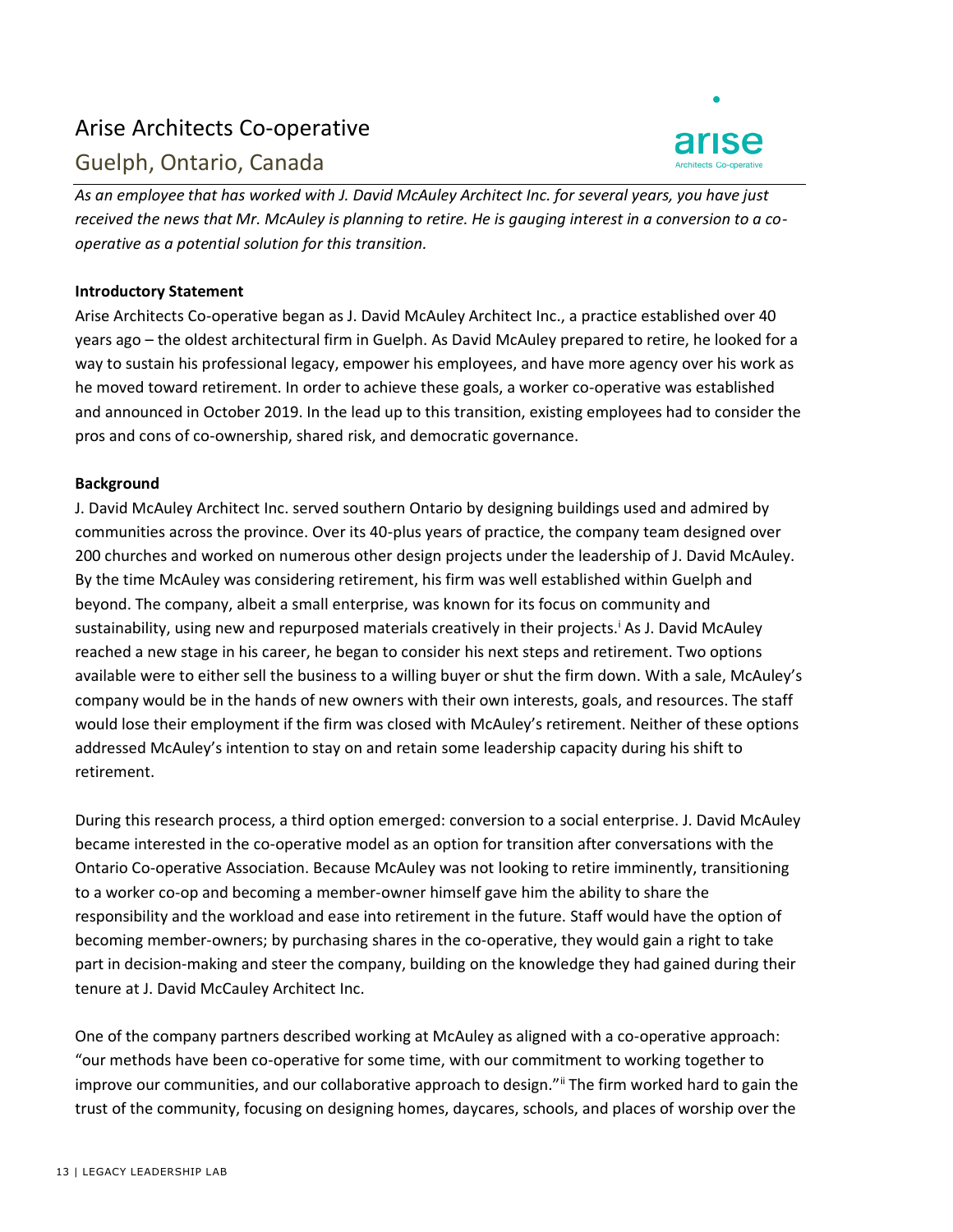years – it was important to the founder and the staff that this legacy continue. But key considerations about governance, financing, and legal processes would have to come first if the conversion was to be a success.

# **Key Considerations**

- 1. J. David McAuley is planning to retire in the near future but would like to continue working for the time being.
- 2. The company is financially healthy and is a stalwart of the Guelph business community.
- 3. While considering the decision to invest in the co-operative business, the employees have to consider financial prospects, risk, responsibility, and governance control.

# **Current Situation**

It is June 2019. You are a valued staff person at the firm, having worked there for 5 years. You are aware of J. David McAuley's preference for a slow transition. You are facing a critical decision-making juncture and have to consider many factors. What resources would be needed to accommodate his plans and convert to a co-operative? What policies and practices should be put into place to ensure a successful democratically-run workplace? What are the new responsibilities of potential member-owners?

# OPTION A

Is establishing a co-operative the best course of action or should Mr. McAuley sell the company to a third party? What should be considered in such a decision - staff capacity, current governance culture? Which staff members should be offered an opportunity to become a member-owner?

# OPTION B

As an employee, how do you assess and understand the big risks and opportunities associated with converting to a co-operative? How do other options at the table compare when it comes to these risks? Consider short term issues as well as long term challenges to sustaining the co-operative.

# OPTION C

As an employee of the company who had worked there for 5 years, what would you consider to be the biggest factors in your decision to buy into the co-operative and become a member-owner? What would you like to see the company do to ensure the transition be a positive one?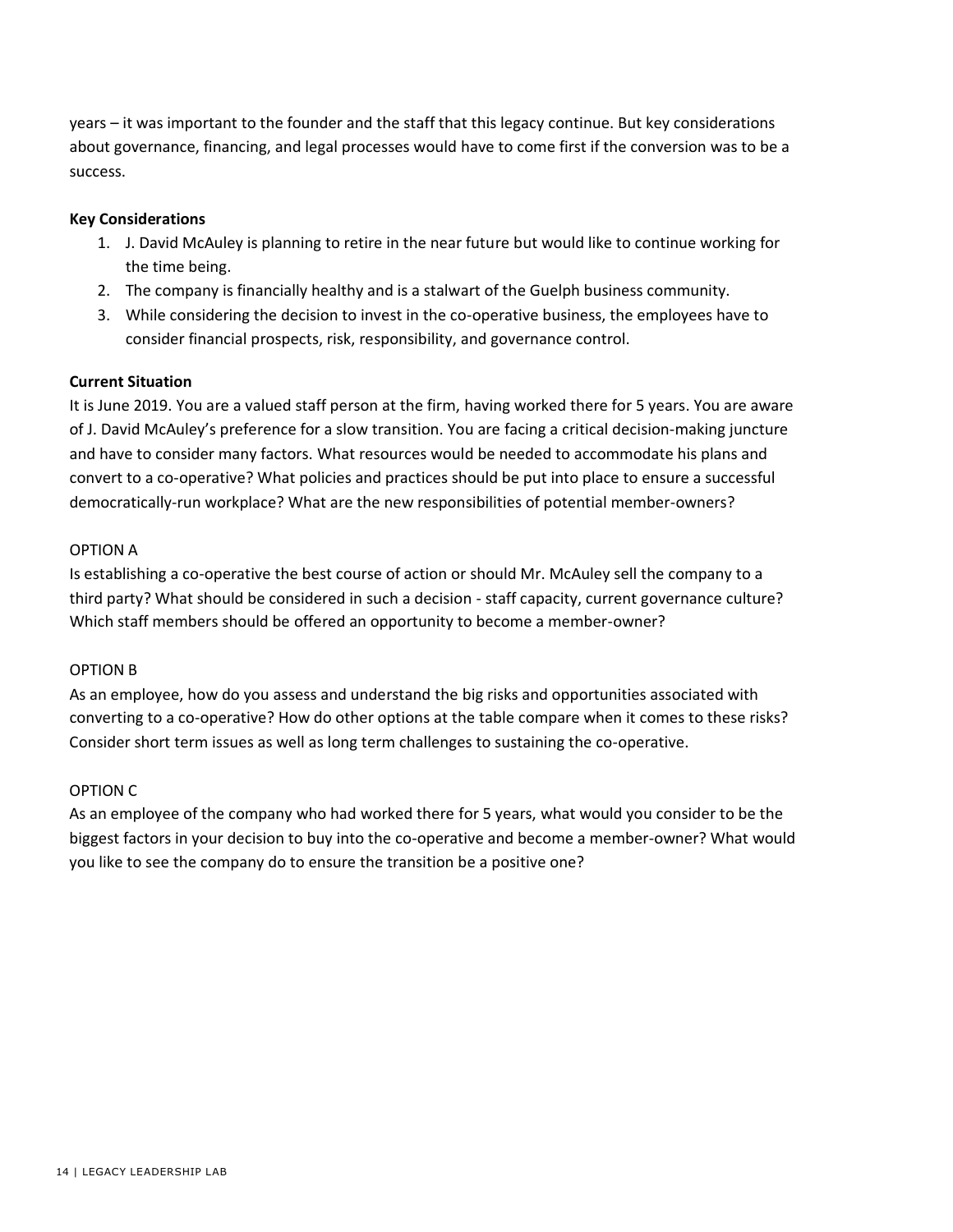# Aron Theatre Co-operative

# Campbellford, Ontario



The purpose of this exercise is to demonstrate the challenges and opportunities of conversion through succession as experienced from the perspective of key stakeholders. The cases represent a range of perspectives on successions through conversions, as well as the range of points along an enterprise's life cycle. This includes explorations of the conversion from the seller's perspective and the buyer's perspective, as well as of sustaining the converted business post-succession.

# **Introductory Statement**

Aron Theatre is a non-profit community-based co-operative in Campbellford, Ontario. After a successful conversion in the early 2010s, the theatre continues to benefit from broad community-based involvement and funding that support its management, operations, and capital investments. Campbellford, however, struggles with the common problems associated with rural Ontario. The broad community involvement that sustains Aron Theatre now needs to be transferred to the new generation of Campbellford residents to support the community-based model.

# **Background**

Aron Theatre is a non-profit co-operative that is owned and managed by the local community members. The theatre is in Campbellford, Ontario, a small rural town two hours outside of Toronto, Ontario. The town struggles with many of the same issues facing rural areas across southeastern Ontario. There is an overall lack of economic diversity relying primarily on seasonal tourism and retirees (Ferguson, 2015). Campbellford also faces an aging population and an outmigration of youth, both of which contribute to a decline in local businesses.

Up until 2009, the theatre was privately owned. The owner was looking to retire but could not find a viable buyer which put the business at risk of closing (Northumberland News, 2009). Aron Theatre was an anchor in the community supporting both the tourist economy and the local arts and culture. Residents were worried that without the theatre, the town would lose an essential piece of its character (Kinch, 2012). This issue was not unique to Campbellford. At the time, as many as fifteen to twenty thousand small-town theatres were closing or had already forced across North America (Goldman, 2019). These theatres could not handle broad socio-economic trends of rural areas, the increasing technology demands to run new movies and the overall shift away from the movie theatre experience. However, the Aron Theatre was saved due to the fast and sustained actions taken by the local community.

The idea for a co-operative came from a local with previous experience in co-operative conversions (Blackwell, 2015). The idea was pitched to the community at a public meeting and immediately 130 people signed on to be members. A community development corporation was set up in partnership with the Campbellford Community Foundation to secure a \$20 000 federal grant to develop a business plan (Goldman, 2019). The business plan and incorporation were finished in about a year and it took and another 8 months to raise the \$215 000 in capital needed to purchase the theatre. \$110 000 was sold in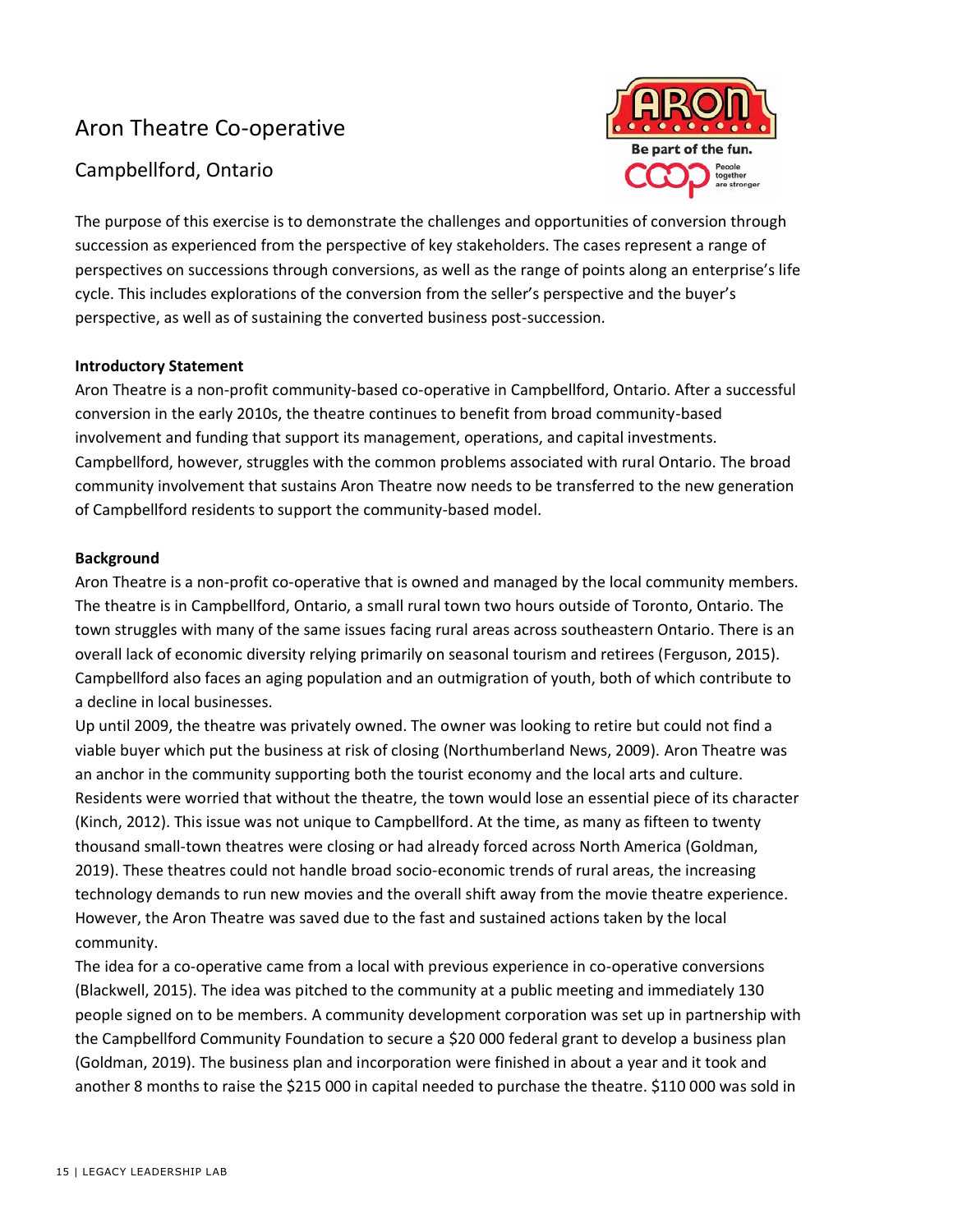Aron bonds, with \$50 000 bought by the community foundation and the rest from community members. The previous owner took out a first and second mortgage amounting to \$75 000. As of 2019, both mortgages have been paid back as well as some Aron bonds.

Aron Theatre is now a non-share co-operative with each member receiving one vote (Goldman, 2019). A board of directors and several committees handle the management and long-term planning of the business, and operations are supported by both volunteers and a few employees; while most volunteers are retirees, there are around 600 individuals and families that support either through memberships or involvement in events (SEontario, 2015). The theatre runs a modest surplus generating enough revenue to cover operations through ticket and concession sales, memberships and sponsorships, and advertising (Ferguson et al., 2015). Most capital improvements are funded by grants; to upgrade its digital technology to show current releases, the theatre secured funding from the province, municipality, and community foundation (Kinch, 2012).

The future of Aron Theatre depends largely on its ability to sustain itself financially while providing social, cultural, and economic benefits to the community. The co-operative transition did not solve the issues that Campbellford struggles with as a rural small town. The conversion and continued support of Aron Theatre rely so heavily on the community. These issues may become more worrisome when considering the older demographic of volunteers and the general trend of youth outmigration from rural Ontario. The personal connection that many community members feel to the theatre which creates this groundswell of support, may not be as strong in the future. If Aron Theatre continues to rely on its community-based model it must decide how best to expand and sustain the connection and support for the organization for a new generation of community members.

# **Key Considerations**

Aron Theatre relies heavily on community volunteers and many of those volunteers are retirees. The theatre is producing a modest profit but has to rely primarily on grants for capital improvements The organization has recently brought on a youth representative but attracting the younger demographic has still been challenging

Aron Theatre continues to be a major pillar in Campbellford as the community struggles with many issues common in rural Ontario

# **Current Situation**

Since its conversion to a co-operative, Aron Theatre has continued to grow its membership and revenues. This revenue covers operations, but the theatre still relies on community funding and volunteering to sustain itself. Aron Theatre is an important social, cultural, and economic pillar in the community. As Campbellford adjusts to the changing realities of rural Ontario, the theatre needs to ensure the new generation of residents is ready to support the community-based model. OPTION A

How should Aron Theatre recruit a new generation of Campbellford residents to care about and be involved in the co-operative? How best can it sustain and grow its membership and recruit a new generation of members?

OPTION B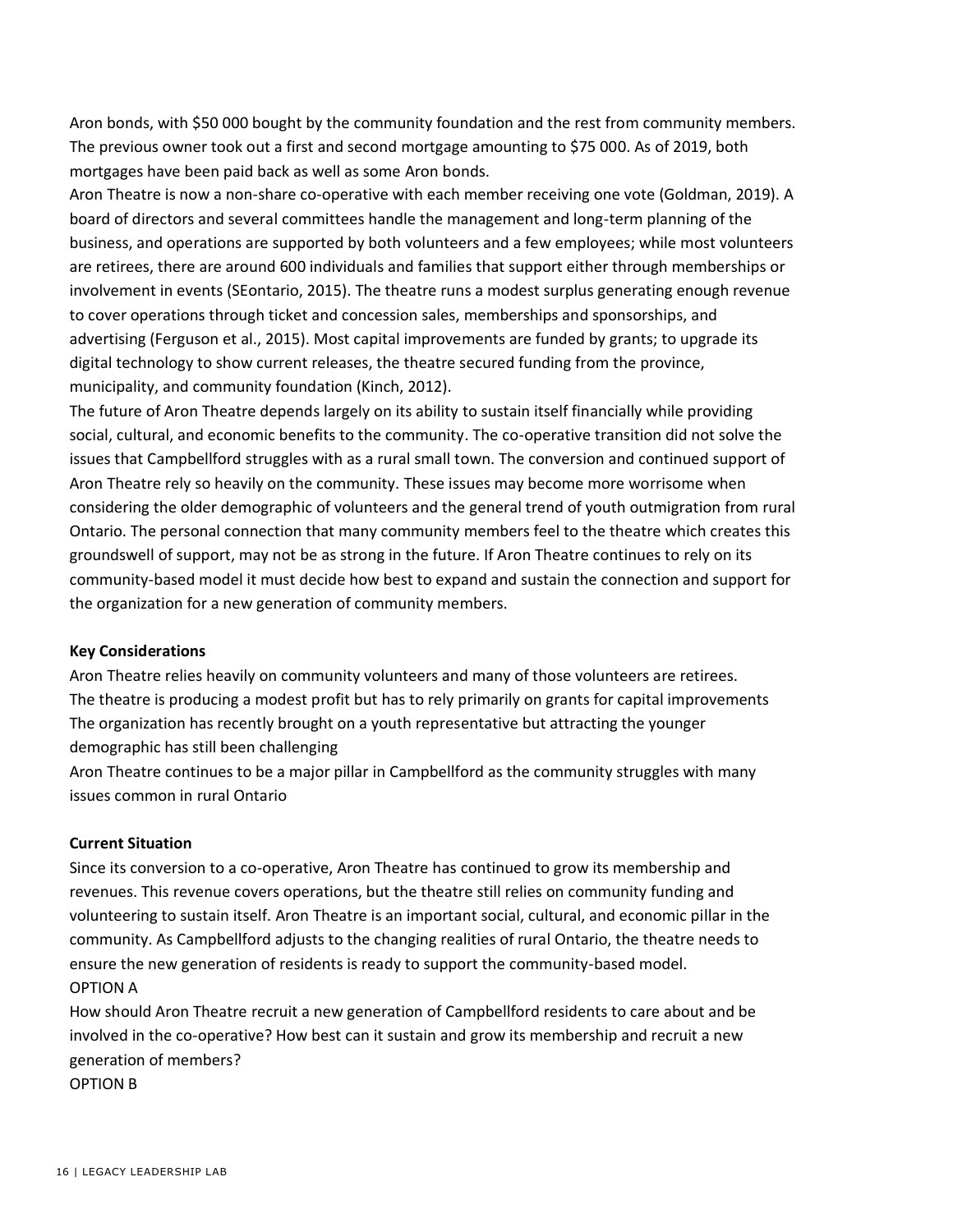Currently, Aron Theatre is looking to upgrade its concession stand. How should Aron Theatre handle future capital investments? Should the theatre continue to rely on grants? OPTION C

What programs or services can Aron Theatre offer to grow its social and cultural impact in the community? How best should they market this impact to the community?

References

Blackwell, R. (2015). How the co-op model keeps businesses alive when boomers cash out. *The Globe & Mail*. Retrieved from: https://www.theglobeandmail.com/report-on-business/small-business/sbmanaging/how-the-co-op-model-keeps-businesses-alive-when-boomers-cash-out/article27509708/

Ferguson, M., Frecha, L., Herzog, C. (2015). Aron Theatre Co-operative Inc. Case Study Report. *The Research Shop*. Retrieved from:

https://atrium.lib.uoguelph.ca/xmlui/bitstream/handle/10214/9022/AronTheatreCaseReport\_b.pdf?seq uence=4&isAllowed=y

Goldman, S. (2019). The Aron Theatre Co-operative. Retrieved from: https://eachforall.coop/the-arontheatre-co-operative/

Kinch, M. (2012). Small town, big screen. *The Dominion*. Retrieved from http://dominion.mediacoop.ca/story/small-town-big-screen/14792

Northumberland News. (2009). Campbellford community turns out to save Aron Theatre. Retrieved from: http 6s://www.northumberlandnews.com/news-story/3760770-campbellford-community-turnsout-to-save-aron-theatre/

SEontario. (2015). Aron Theatre Co-operative Inc. Retrieved from: https://seontario.org/stories/arontheatre-co-operative-inc/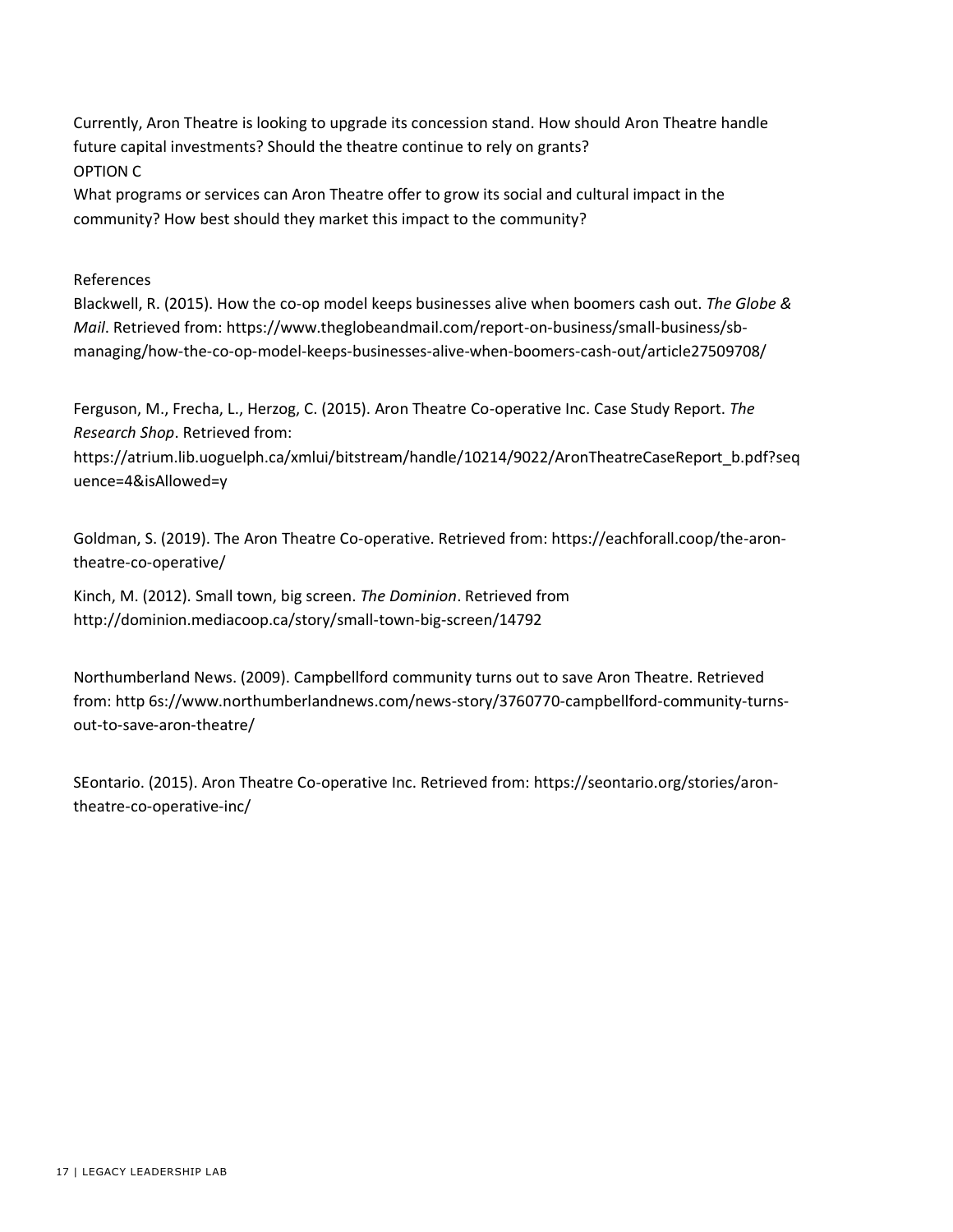# Fernwood Neighborhood Resource Group (NRG)

# Victoria, British Columbia



The purpose of this exercise is to demonstrate the challenges and opportunities of conversion through succession as experienced from the perspective of key stakeholders. The cases represent a range of perspectives on successions through conversions, as well as the range of points along an enterprise's life cycle. This will include explorations of the conversion from the seller's perspective and the buyer's perspective, as well as of sustaining the converted business post-succession.

# **Introductory Statement**

Fernwood NRG is a non-profit organization in Victoria, BC that provides services to the local community including childcare, recreational activities, and affordable housing. In 2005, Fernwood began acquiring local businesses. Needs aligned as both Fernwood and the small businesses were in need of support to generate revenue and become more financially resilient - these goals could

Social Acquisition: The process in which a conventional enterprise is acquired to create a mission-driven organization while maintain its revenue-generating ability.

be achieved through collaboration. As COVID-19 continues to disrupt communities across Canada, Fernwood NRG could use its social acquisition model as a tool to aid in the community's recovery. A key challenge will be selecting businesses that work towards the goals of the organization and generate stable revenue.

# **Background**

Fernwood NRG was founded in 1979 to provide childcare, recreational activities, and other programs at the local community centre (Fernwood NRG, n.d.-a). The organization primarily existed as a community program provider until 2004, when they held a visioning forum with the community to direct the future of the organization's work in Fernwood. Out of this visioning exercise came a list of values and principles which included ensuring neighbourhood control of local business, supporting neighbourhood employment, and working towards financial resilience (See Appendix A for the full list of values). Another major takeaway from this exercise was the need to rehabilitate the Cornerstone Building, a rundown and boarded up building in the heart of Fernwood.

In 2005, Fernwood NRG purchased and renovated the Cornerstone Building for \$1.28 million (Findlay, 2012). After this renovation, they were able to provide affordable housing, a new Cornerstone Café run by the organization, and less some space to other commercial tenants in the building. By generating revenue from both the café and the commercial leases, Fernwood positioned itself as an innovative social enterprise, working for community benefit. When the Cornerstone Café opened, it became a community hub, hosting regular community dinners and giving the organization a stable source of revenue (Leger, 2018).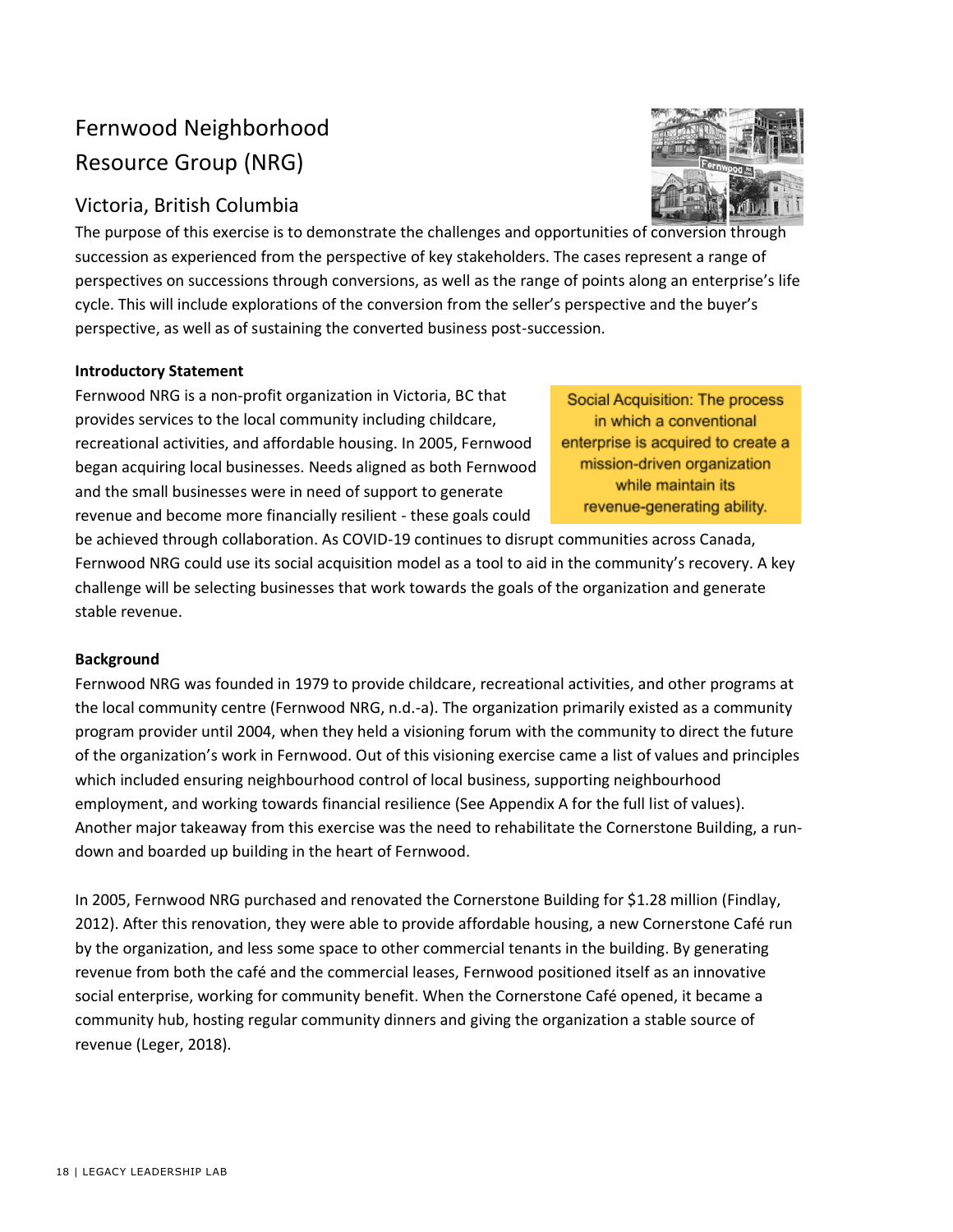The new revenue provided by the café and commercial tenants not only allowed Fernwood NRG to expand its services to better meet the needs of community members but it also built capacity to take on other community economic development projects. Several years after the opening of the café, they bought a local hair salon, the owner of which was planning to retire and sell the business (Fernwood NRG, 2018). Fernwood NRG leveraged its experience and capacity in administration (e.g. bookkeeping), while the previous owner stayed on as a salaried employee to manage the salon. This acquisition not only generated revenue for Fernwood NRG but maintained a small business in the community.

In 2018, Fernwood NRG similarly partnered with a local yoga studio. Fernwood NRG purchased the yoga studio under an agreement where the previous owner would stay on as studio director while they managed administrative activities (Fisher, 2019). They also moved the studio to a larger and upgraded space owned by Fernwood NRG. In the same year, Fernwood NRG closed the Cornerstone Café and began renting the space to another coffee shop that was looking for a new location after facing a rent increase (Leger, 2018).

In 2020, the Fernwood community was hit by the COVID-19 pandemic. This not only affected the work of the organization but all small businesses across the city. Fernwood's restaurants, which employ over 100 local residents, were particularly affected (Czemerys, 2020). Recently, restaurant owners across Fernwood came together to apply for patio areas onto public space (roads, sidewalks, parking, etc.).

Social Enterprise: A mission-driven organization (social, cultural, and/or environmental) that generates revenues.

While this has helped them generate revenue, more recovery efforts will be needed.

# **Key Considerations**

- 1. Fernwood NRG is run by a volunteer Board of Directors and relies heavily on other volunteers for operations.
- 2. Thus far, Fernwood NRG has provided administrative support while maintaining management leadership from the existing business throughout their social acquisition process.
- 3. The Fernwood community, including small businesses, has been heavily impacted by the COVID-19 crisis.

# **Current Situation**

As COVID-19 spread across Canada, it has significantly affected Fernwood NRG's revenue-generating abilities, as it has for all small businesses across the country. Fernwood NRG's social acquisition model has been successful in the past but not every business they have acquired has lasted. Despite this, their social acquisition model may prove beneficial to the community during its COVID-19 recovery, especially the local restaurant industry which has been one of the hardest hit. It is important that selected projects align with the values and principles of the organization - but also contribute to stable revenue generation.

OPTION A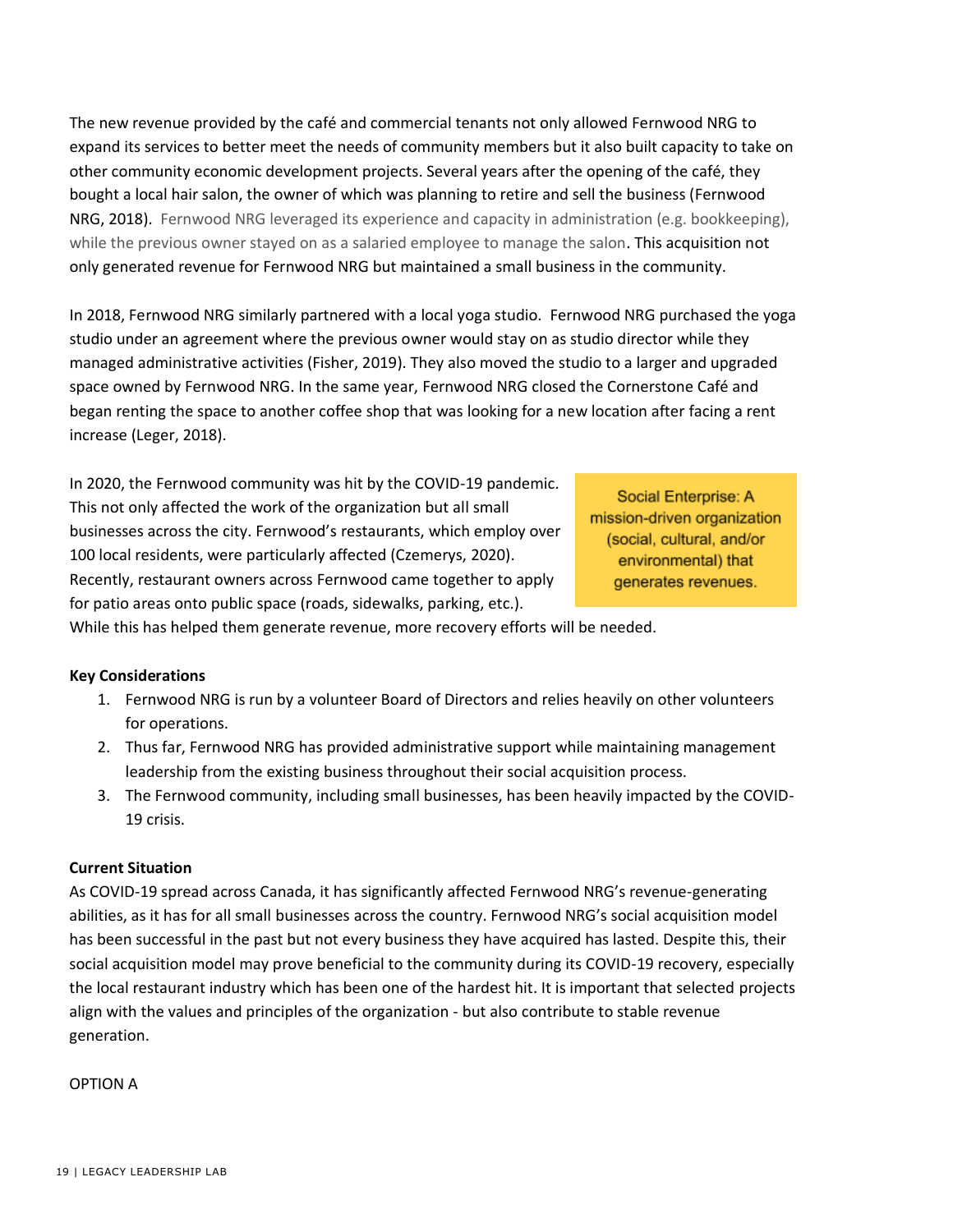As a member of the Board of Directors, consider whether should Fernwood be using its social acquisition model to aid in the COVID-19 recovery efforts? Would the purchase of potentially struggling businesses be the best decision for the organization?

# OPTION B

As a member of the Board of Directors, consider what would qualify a business to be a possible new acquisition for Fernwood? What qualities or characteristics should Fernwood NRG search out?

**Appendix A:** Fernwood NRG's Principles and Values (2005)

- 1. We are committed to creating a socially, environmentally, and economically sustainable neighbourhood;
- 2. We are committed to ensuring neighbourhood control or ownership of neighbourhood institutions and assets;
- 3. We are committed to using our resources prudently and to becoming financially self-reliant;
- 4. We are committed to the creation and support of neighbourhood employment;
- 5. We are committed to engaging the dreams, resources, and talents of our neighbours and to fostering new links between them;
- 6. We are committed to taking action in response to neighbourhood issues, ideas, and initiatives;
- 7. We are committed to governing our organization and serving our neighbourhood democratically with a maximum of openness, inclusivity and kindness;
- 8. We are committed to developing the skills, capacity, self-worth, and excellence of our neighbours and ourselves;
- 9. We are committed to focusing on the future while preserving our neighbourhood's heritage and diversity;
- 10. We are committed to creating neighbourhood places that are vibrant, beautiful, healthy, and alive; and, most of all,
- 11. We are committed to having fun!

(Fernwood NRG, n.d.-b)

# **References**

Czemerys, M. (2020). New patio space to aid restaurant recovery. Fernwood NRG. Retrieved from: https://fernwoodnrg.ca/new-patio-space-to-aid-restaurant-recovery/

Fernwood NRG. (n.d.-a). Our Story. Retrieved from: https://fernwoodnrg.ca/fernwood-nrg-aboutus/our-story/

Fernwood NRG. (n.d.-b). Our Principles & Values. Retrieved from: https://fernwoodnrg.ca/fernwoodnrg-about-us/our-principles/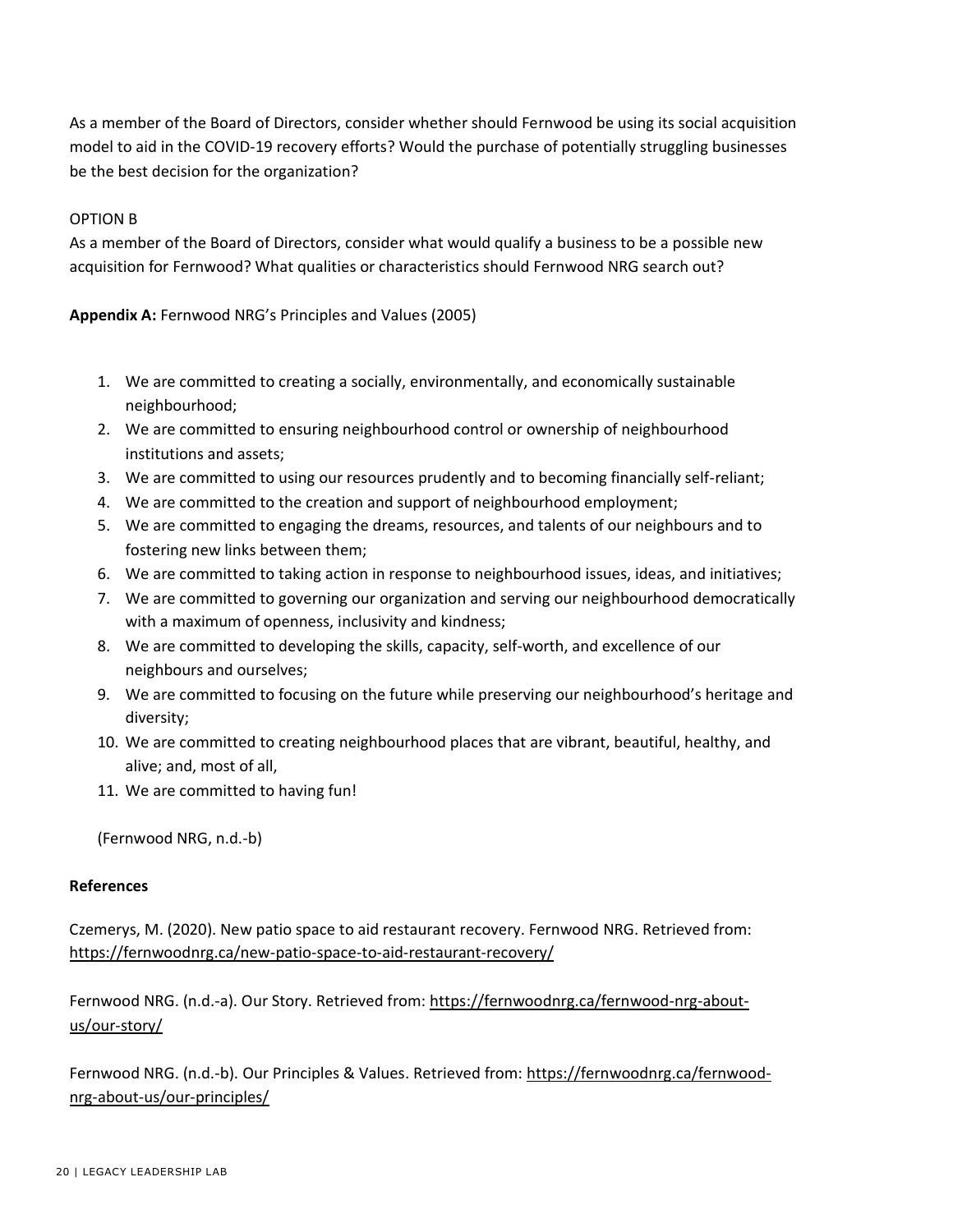Fernwood NRG. (2018). Reflecting on social enterprise. Retrieved from: https://fernwoodnrg.ca/reflecting-on-social-enterprise/

Findlay, A. (2012). Social Enterprise on the Rise. Retrieved from: https://fernwoodnrg.ca/wpcontent/uploads/Douglas-Magazine-September-2102-Social-Enterprise-on-the-Rise.pdf

Fisher, R. (2019). Impact and Social Purpose Real Estate. *Scale Collaborative*. Retrieved from: https://scalecollaborative.ca/2019/12/impact-and-social-purpose-real-estate/

Leger, P. (2018). Farewell from Fernwood: Victoria's Cornerstone Café has closed. *CBC News*. Retrieved from: https://www.cbc.ca/news/canada/british-columbia/cornerstone-cafe-closes-1.4504072